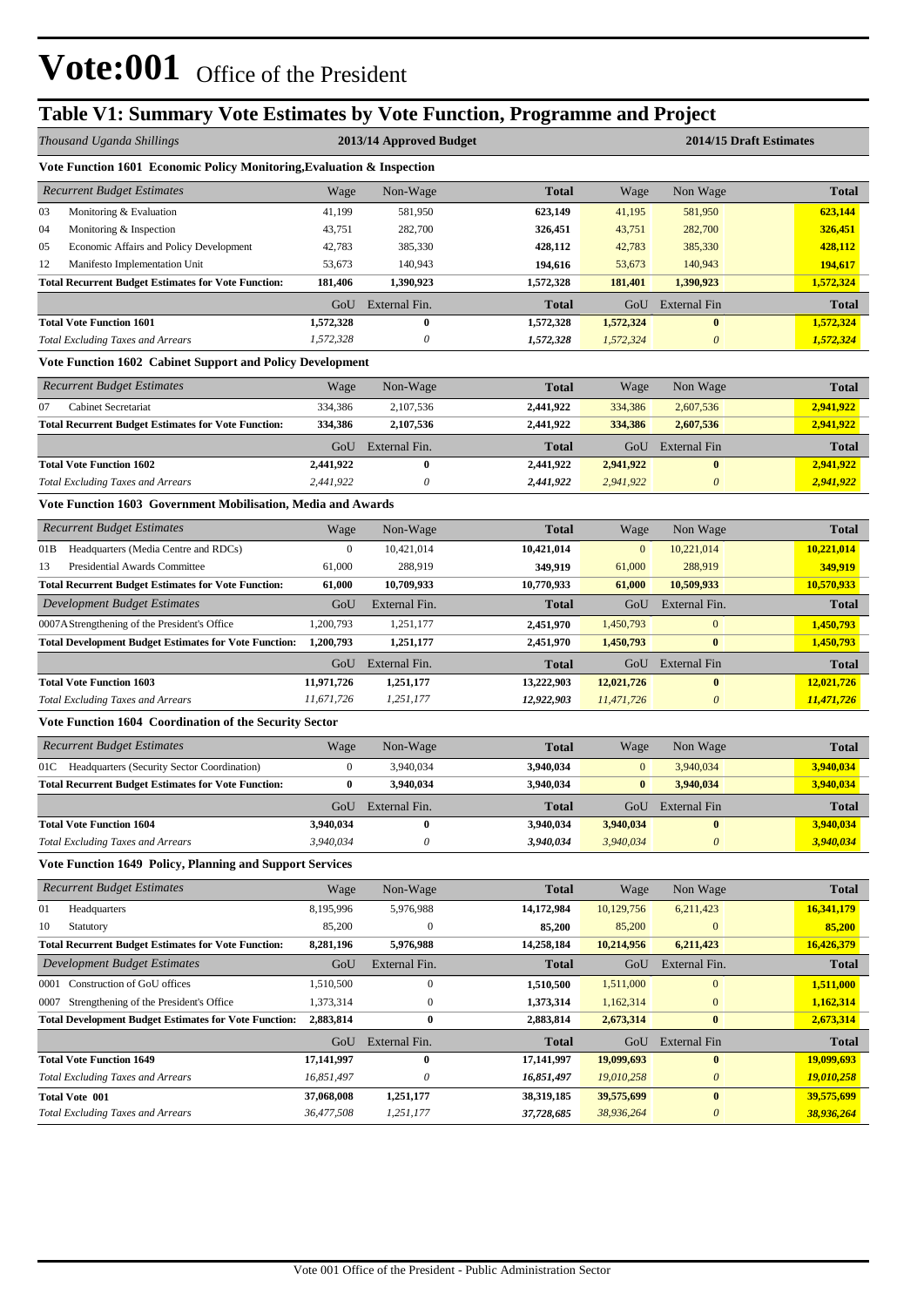## **Table V2: Summary Vote Estimates by Item**

| Thousand Uganda Shillings                                                            |                             | 2013/14 Approved Budget |                        |                     | 2014/15 Draft Estimates           |                         |
|--------------------------------------------------------------------------------------|-----------------------------|-------------------------|------------------------|---------------------|-----------------------------------|-------------------------|
|                                                                                      | GoU                         | External Fin.           | <b>Total</b>           |                     | GoU External Fin.                 | <b>Total</b>            |
| <b>Employees, Goods and Services (Outputs Provided)</b>                              | 22,562,388                  | 0                       | 22,562,388             | 25,221,144          | $\boldsymbol{\theta}$             | 25,221,144              |
| 211101 General Staff Salaries                                                        | 8,362,238                   | $\boldsymbol{0}$        | 8,362,238              | 10,295,990          | $\boldsymbol{0}$                  | 10,295,990              |
| 211102 Contract Staff Salaries (Incl. Casuals, Temporary)                            | 410,550                     | $\boldsymbol{0}$        | 410,550                | 410,554             | $\boldsymbol{0}$                  | 410,554                 |
| 211103 Allowances                                                                    | 1,358,925                   | $\boldsymbol{0}$        | 1,358,925              | 1,270,808           | $\mathbf{0}$                      | 1,270,808               |
| 211104 Statutory salaries                                                            | 85,200                      | $\overline{0}$          | 85,200                 | 85,200              | $\mathbf{0}$                      | 85,200                  |
| 213001 Medical expenses (To employees)                                               | 40,283                      | 0                       | 40,283                 | 41,132              | $\mathbf{0}$                      | 41,132                  |
| 213002 Incapacity, death benefits and funeral expenses                               | 47,000                      | 0                       | 47,000                 | 47,000              | $\mathbf{0}$                      | 47,000                  |
| 221001 Advertising and Public Relations                                              | 4,283                       | 0                       | 4,283                  | 4,283               | $\mathbf{0}$                      | 4,283                   |
| 221002 Workshops and Seminars                                                        | 514,494                     | 0                       | 514,494                | 577,772             | $\mathbf{0}$                      | 577,772                 |
| 221003 Staff Training                                                                | 291,376                     | 0                       | 291,376                | 317,059             | $\boldsymbol{0}$                  | 317,059                 |
| 221007 Books, Periodicals & Newspapers                                               | 42,821                      | $\overline{0}$          | 42,821                 | 41,373              | $\mathbf{0}$                      | 41,373                  |
| 221008 Computer supplies and Information Technology (IT)                             | 92,680                      | $\overline{0}$          | 92,680                 | 127,800             | $\boldsymbol{0}$                  | 127,800                 |
| 221009 Welfare and Entertainment                                                     | 272,664                     | 0                       | 272,664                | 226,070             | $\mathbf{0}$                      | 226,070                 |
| 221010 Special Meals and Drinks                                                      | $\mathbf{0}$                | $\overline{0}$          | $\bf{0}$               | 167,040             | $\mathbf{0}$                      | 167,040                 |
| 221011 Printing, Stationery, Photocopying and Binding                                | 253,848                     | 0                       | 253,848                | 240,272             | $\mathbf{0}$                      | 240,272                 |
| 221012 Small Office Equipment                                                        | 48,242                      | $\overline{0}$          | 48,242                 | 40,368              | $\mathbf{0}$                      | 40,368                  |
| 221016 IFMS Recurrent costs                                                          | 47,763                      | 0                       | 47,763                 | 47,000              | $\mathbf{0}$<br>$\mathbf{0}$      | 47,000                  |
| 221017 Subscriptions                                                                 | 144,000<br>$\boldsymbol{0}$ | 0                       | 144,000<br>$\bf{0}$    | 125,163             | $\mathbf{0}$                      | 125,163                 |
| 221020 IPPS Recurrent Costs<br>222001 Telecommunications                             | 481,012                     | 0<br>0                  | 481,012                | 25,000<br>466,012   | $\mathbf{0}$                      | 25,000<br>466,012       |
|                                                                                      | 4,000                       | $\boldsymbol{0}$        |                        | $\mathbf{0}$        | $\boldsymbol{0}$                  | $\overline{\mathbf{0}}$ |
| 222002 Postage and Courier<br>222003 Information and communications technology (ICT) | 11,270                      | 0                       | 4,000<br>11,270        | 26,000              | $\boldsymbol{0}$                  | 26,000                  |
| 223001 Property Expenses                                                             | 2,000                       | 0                       | 2,000                  | 2,000               | $\mathbf{0}$                      | 2,000                   |
| 223002 Rates                                                                         | 891                         | 0                       | 891                    | 891                 | $\mathbf{0}$                      | 891                     |
| 223003 Rent – (Produced Assets) to private entities                                  | 880,422                     | $\overline{0}$          | 880,422                | 897,422             | $\mathbf{0}$                      | 897,422                 |
| 223004 Guard and Security services                                                   | 97,801                      | 0                       | 97,801                 | 97,801              | $\mathbf{0}$                      | 97,801                  |
| 223005 Electricity                                                                   | 93,601                      | 0                       | 93,601                 | 93,601              | $\mathbf{0}$                      | 93,601                  |
| 223006 Water                                                                         | 74,169                      | 0                       | 74,169                 | 74,169              | $\mathbf{0}$                      | 74,169                  |
| 224002 General Supply of Goods and Services                                          | 191,871                     | 0                       | 191,871                | $\mathbf{0}$        | $\mathbf{0}$                      | $\mathbf{0}$            |
| 224003 Classified Expenditure                                                        | 3,940,034                   | $\overline{0}$          | 3,940,034              | 3,940,034           | $\mathbf{0}$                      | 3,940,034               |
| 224004 Cleaning and Sanitation                                                       | $\boldsymbol{0}$            | 0                       | $\bf{0}$               | 164,790             | $\boldsymbol{0}$                  | 164,790                 |
| 224005 Uniforms, Beddings and Protective Gear                                        | $\mathbf{0}$                | 0                       | $\bf{0}$               | 5,720               | $\mathbf{0}$                      | 5,720                   |
| 225001 Consultancy Services- Short term                                              | 12,265                      | $\overline{0}$          | 12,265                 | 18,424              | $\mathbf{0}$                      | 18,424                  |
| 227001 Travel inland                                                                 | 2,235,245                   | 0                       | 2,235,245              | 2,113,002           | $\mathbf{0}$                      | 2,113,002               |
| 227002 Travel abroad                                                                 | 710,901                     | $\boldsymbol{0}$        | 710,901                | 701,901             | $\mathbf{0}$                      | 701,901                 |
| 227004 Fuel, Lubricants and Oils                                                     | 629,967                     | 0                       | 629,967                | 629,967             | $\boldsymbol{0}$                  | 629,967                 |
| 228001 Maintenance - Civil                                                           | 139,079                     | $\overline{0}$          | 139,079                | 189,079             | $\mathbf{0}$                      | 189,079                 |
| 228002 Maintenance - Vehicles                                                        | 978,292                     | $\boldsymbol{0}$        | 978,292                | 1,325,413           | $\boldsymbol{0}$                  | 1,325,413               |
| 228003 Maintenance - Machinery, Equipment & Furniture                                | 63,200                      | $\boldsymbol{0}$        | 63,200                 | 211,032             | $\mathbf{0}$                      | 211,032                 |
| 228004 Maintenance - Other                                                           | $\boldsymbol{0}$            | $\overline{0}$          | $\bf{0}$               | 174,000             | $\mathbf{0}$                      | 174,000                 |
| Grants, Transfers and Subsides (Outputs Funded)                                      | 10,421,014                  | 1,251,177               | 11,672,191             | 10,221,014          | $\boldsymbol{\theta}$             | 10,221,014              |
| 263104 Transfers to other govt. units                                                | 5,687,279                   | $\boldsymbol{0}$        | 5,687,279              | 5,487,279           | $\mathbf{0}$                      | 5,487,279               |
| 263106 Other Current grants                                                          | 3,710,455                   | $\boldsymbol{0}$        | 3,710,455              | 4,710,455           | $\mathbf{0}$                      | 4,710,455               |
| 263204 Transfers to other govt. units                                                | $\boldsymbol{0}$            | 1,251,177               | 1,251,177              | $\boldsymbol{0}$    | $\mathbf{0}$                      | $\mathbf{0}$            |
| 264101 Contributions to Autonomous Institutions                                      | 1,000,000                   | $\boldsymbol{0}$        | 1,000,000              | $\boldsymbol{0}$    | $\boldsymbol{0}$                  | $\mathbf{0}$            |
| 264102 Contributions to Autonomous Institutions (Wage Su                             | 23,280                      | $\boldsymbol{0}$        | 23,280                 | 23,280              | $\bf{0}$                          | 23,280                  |
| <b>Investment</b> (Capital Purchases)                                                | 4,084,607                   | $\pmb{\theta}$          | 4,084,607              | 4,124,107           | $\pmb{\theta}$                    | 4,124,107               |
| 231001 Non Residential buildings (Depreciation)                                      | 1,370,000                   | 0                       | 1,370,000              | 1,511,000           | $\boldsymbol{0}$                  | 1,511,000               |
| 231004 Transport equipment                                                           | 1,606,230                   | 0                       | 1,606,230              | 1,536,230           | $\boldsymbol{0}$                  | 1,536,230               |
| 231005 Machinery and equipment                                                       | 266,647                     | $\boldsymbol{0}$        | 266,647                | 411,877             | $\mathbf{0}$                      | 411,877                 |
| 231006 Furniture and fittings (Depreciation)                                         | 251,230                     | $\boldsymbol{0}$        | 251,230                | 35,000              | $\mathbf{0}$                      | 35,000                  |
| 312204 Taxes on Machinery, Furniture & Vehicles                                      | $\boldsymbol{0}$            | $\boldsymbol{0}$        | 0                      | 630,000             | $\mathbf{0}$                      | 630,000                 |
| 312206 Gross Tax                                                                     | 590,500                     | 0<br>$\pmb{\theta}$     | 590,500<br>0           | $\mathbf{0}$        | $\mathbf{0}$                      | $\mathbf{0}$            |
| <b>Arrears</b>                                                                       | 0<br>$\boldsymbol{0}$       | $\boldsymbol{0}$        |                        | 9,435               | $\boldsymbol{\theta}$<br>$\bf{0}$ | 9,435                   |
| 321614 Electricity arrears (Budgeting)                                               | 37,068,008                  | 1,251,177               | $\bf{0}$<br>38,319,185 | 9,435<br>39,575,699 | $\pmb{0}$                         | 9,435<br>39,575,699     |
| <b>Grand Total Vote 001</b><br><b>Total Excluding Taxes and Arrears</b>              | 36,477,508                  | 1,251,177               | 37,728,685             | 38,936,264          | $\boldsymbol{\theta}$             | 38,936,264              |
|                                                                                      |                             |                         |                        |                     |                                   |                         |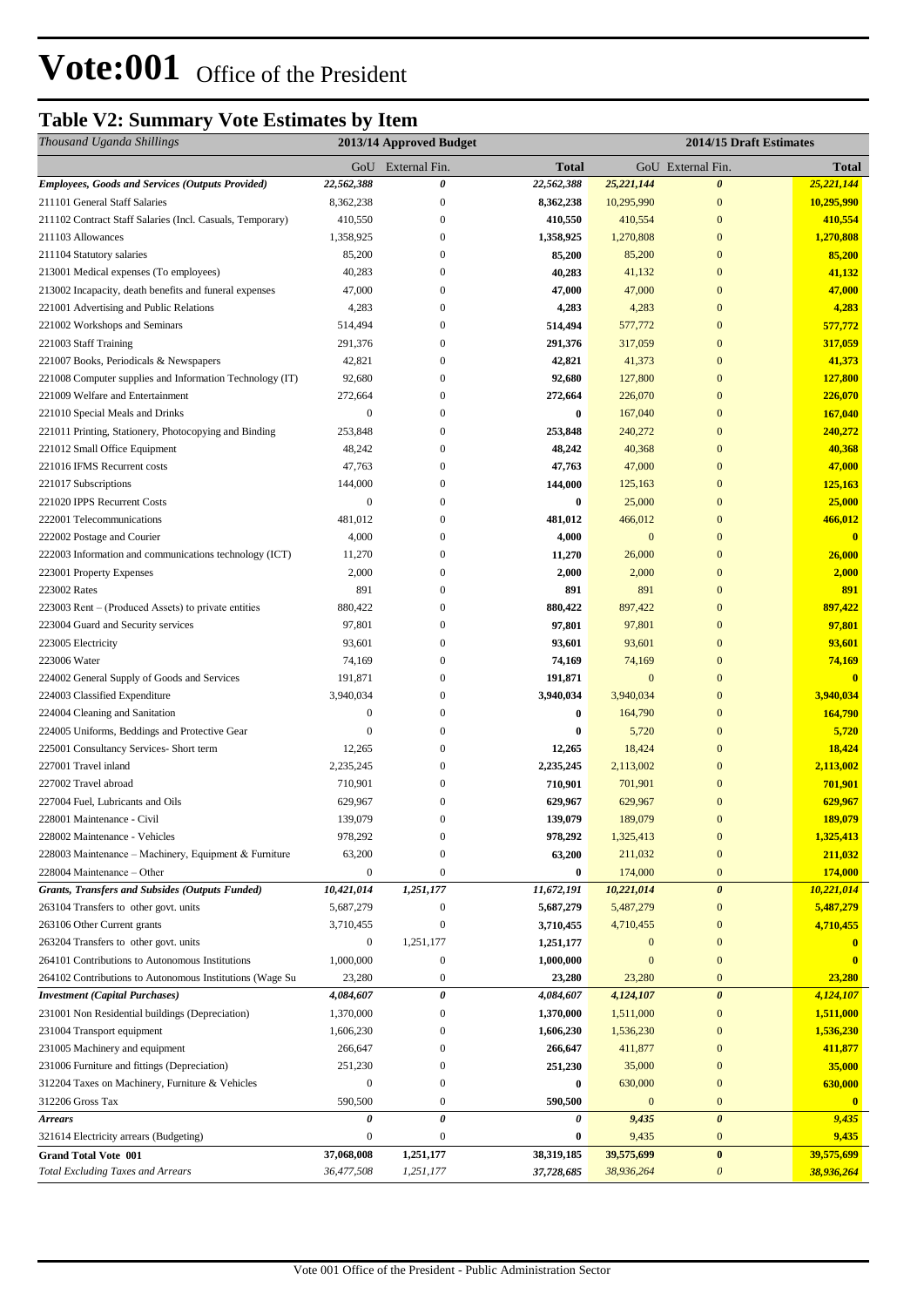## **Table V3: Detailed Estimates by Vote Function, Cost Centre, Output and Item**

## *Vote Function 1601 Economic Policy Monitoring,Evaluation & Inspection*

#### *Recurrent Budget Estimates*

### **Programme 03 Monitoring & Evaluation**

| Thousand Uganda Shillings                                                                |                  | 2013/14 Approved Budget |              | 2014/15 Draft Estimates |              |              |  |
|------------------------------------------------------------------------------------------|------------------|-------------------------|--------------|-------------------------|--------------|--------------|--|
| <b>Outputs Provided</b>                                                                  | Wage             | Non-Wage                | <b>Total</b> | Wage                    | Non Wage     | <b>Total</b> |  |
| Output:160101 Monitoring the performance of government policies, programmes and projects |                  |                         |              |                         |              |              |  |
| 211101 General Staff Salaries                                                            | 41.199           | $\Omega$                | 41,199       | 41,195                  | $\mathbf{0}$ | 41,195       |  |
| 211103 Allowances                                                                        | $\mathbf{0}$     | 45,600                  | 45,600       | $\overline{0}$          | 45,600       | 45,600       |  |
| 213001 Medical expenses (To employees)                                                   | $\mathbf{0}$     | 3,320                   | 3,320        | $\Omega$                | 3,320        | 3,320        |  |
| <b>Staff Training</b><br>221003                                                          | $\mathbf{0}$     | 35,659                  | 35,659       | $\overline{0}$          | 35,659       | 35,659       |  |
| 221007 Books, Periodicals & Newspapers                                                   | $\mathbf{0}$     | 5,669                   | 5,669        | $\overline{0}$          | 5,668        | 5,668        |  |
| 221008 Computer supplies and Information Tec                                             | $\boldsymbol{0}$ | 24,000                  | 24,000       | $\overline{0}$          | 25,800       | 25,800       |  |
| 221009 Welfare and Entertainment                                                         | $\mathbf{0}$     | $\overline{0}$          | $\bf{0}$     | $\overline{0}$          | 2,000        | 2,000        |  |
| 221011 Printing, Stationery, Photocopying and                                            | $\mathbf{0}$     | 22,489                  | 22,489       | $\overline{0}$          | 23,489       | 23,489       |  |
| 221017 Subscriptions                                                                     | $\Omega$         | $\Omega$                | $\bf{0}$     | $\overline{0}$          | 4,000        | 4,000        |  |
| Telecommunications<br>222001                                                             | $\mathbf{0}$     | 4,800                   | 4,800        | $\overline{0}$          | $\mathbf{0}$ | $\mathbf{0}$ |  |
| 222002 Postage and Courier                                                               | $\overline{0}$   | 4,000                   | 4,000        | $\overline{0}$          | $\mathbf{0}$ | $\mathbf{0}$ |  |
| Travel inland<br>227001                                                                  | $\boldsymbol{0}$ | 283,909                 | 283,909      | $\overline{0}$          | 283,909      | 283,909      |  |
| Travel abroad<br>227002                                                                  | $\mathbf{0}$     | 18,705                  | 18,705       | $\mathbf{0}$            | 18,705       | 18,705       |  |
| 227004 Fuel, Lubricants and Oils                                                         | $\boldsymbol{0}$ | 7,800                   | 7,800        | $\overline{0}$          | 7,800        | 7,800        |  |
| 228002 Maintenance - Vehicles                                                            | $\mathbf{0}$     | 120,000                 | 120,000      | $\overline{0}$          | 120,000      | 120,000      |  |
| 228003 Maintenance – Machinery, Equipment                                                | $\mathbf{0}$     | 6,000                   | 6,000        | $\overline{0}$          | 6,000        | 6,000        |  |
| Total Cost of Output 160101:                                                             | 41,199           | 581,950                 | 623,149      | 41,195                  | 581,950      | 623,144      |  |
| <b>Total Cost of Outputs Provided</b>                                                    | 41,199           | 581,950                 | 623,149      | 41,195                  | 581,950      | 623,144      |  |
| <b>Total Programme 03</b>                                                                | 41,199           | 581,950                 | 623,149      | 41,195                  | 581,950      | 623,144      |  |
| <b>Total Excluding Arrears</b>                                                           | 41,199           | 581,950                 | 623,149      | 41,195                  | 581,950      | 623,144      |  |

#### **Programme 04 Monitoring & Inspection**

| Thousand Uganda Shillings                    |              | 2013/14 Approved Budget |              |                | 2014/15 Draft Estimates |              |
|----------------------------------------------|--------------|-------------------------|--------------|----------------|-------------------------|--------------|
| <b>Outputs Provided</b>                      | Wage         | Non-Wage                | <b>Total</b> | Wage           | Non Wage                | <b>Total</b> |
| Output:160102 Economic policy implementation |              |                         |              |                |                         |              |
| 211101 General Staff Salaries                | 43,751       | $\mathbf{0}$            | 43,751       | 43,751         | $\mathbf{0}$            | 43,751       |
| 211103 Allowances                            | $\Omega$     | 11,000                  | 11,000       | $\overline{0}$ | 11,000                  | 11,000       |
| 221002 Workshops and Seminars                | $\Omega$     | 50,000                  | 50,000       | $\overline{0}$ | 50,000                  | 50,000       |
| 221003 Staff Training                        | 0            | 2,400                   | 2,400        | $\overline{0}$ | 2,400                   | 2,400        |
| 221008 Computer supplies and Information Tec | $\mathbf{0}$ | $\mathbf{0}$            | 0            | $\overline{0}$ | 10,000                  | 10,000       |
| 221009 Welfare and Entertainment             | $\mathbf{0}$ | 35,285                  | 35,285       | $\overline{0}$ | 35,285                  | 35,285       |
| 222001 Telecommunications                    | $\Omega$     | 30,400                  | 30,400       | $\overline{0}$ | 20,400                  | 20,400       |
| 227001 Travel inland                         | $\Omega$     | 130,000                 | 130,000      | $\overline{0}$ | 130,000                 | 130,000      |
| 227002 Travel abroad                         | $\mathbf{0}$ | 21,615                  | 21,615       | $\overline{0}$ | 21,615                  | 21,615       |
| 227004 Fuel, Lubricants and Oils             | $\Omega$     | 2,000                   | 2,000        | $\Omega$       | 2,000                   | 2,000        |
| Total Cost of Output 160102:                 | 43,751       | 282,700                 | 326,451      | 43,751         | 282,700                 | 326,451      |
| <b>Total Cost of Outputs Provided</b>        | 43,751       | 282,700                 | 326,451      | 43,751         | 282,700                 | 326,451      |
| <b>Total Programme 04</b>                    | 43,751       | 282,700                 | 326,451      | 43,751         | 282,700                 | 326,451      |
| <b>Total Excluding Arrears</b>               | 43,751       | 282,700                 | 326,451      | 43,751         | 282,700                 | 326,451      |

### **Programme 05 Economic Affairs and Policy Development**

| Thousand Uganda Shillings                              |                | 2013/14 Approved Budget |              |                | 2014/15 Draft Estimates |              |  |
|--------------------------------------------------------|----------------|-------------------------|--------------|----------------|-------------------------|--------------|--|
| <b>Outputs Provided</b>                                | Wage           | Non-Wage                | <b>Total</b> | Wage           | Non Wage                | <b>Total</b> |  |
| <b>Output:160104 Economic Research and Information</b> |                |                         |              |                |                         |              |  |
| 211101 General Staff Salaries                          | 30,657         | $\mathbf{0}$            | 30,657       | 30,657         | $\mathbf{0}$            | 30,657       |  |
| 213001 Medical expenses (To employees)                 | $\bf{0}$       | 8,592                   | 8,592        | $\mathbf{0}$   | 8,592                   | 8,592        |  |
| 213002 Incapacity, death benefits and funeral e        | $\overline{0}$ | 2,000                   | 2,000        | $\mathbf{0}$   | 2,000                   | 2,000        |  |
| 221002 Workshops and Seminars                          | $\overline{0}$ | 80,433                  | 80,433       | $\overline{0}$ | 80,433                  | 80,433       |  |
| 221007 Books, Periodicals & Newspapers                 | $\overline{0}$ | 6,217                   | 6,217        | $\overline{0}$ | 2,620                   | 2,620        |  |
| 221009 Welfare and Entertainment                       | $\overline{0}$ | 10,000                  | 10,000       | $\mathbf{0}$   | 10,000                  | 10,000       |  |
| 221011 Printing, Stationery, Photocopying and          | $\overline{0}$ | 8,960                   | 8,960        | $\mathbf{0}$   | 8,960                   | 8,960        |  |
| 221012 Small Office Equipment                          | $\overline{0}$ | 4,100                   | 4,100        | $\overline{0}$ | 4,300                   | 4,300        |  |
| 221017 Subscriptions                                   | $\mathbf{0}$   | $\mathbf{0}$            | $\bf{0}$     | $\overline{0}$ | 3,597                   | 3,597        |  |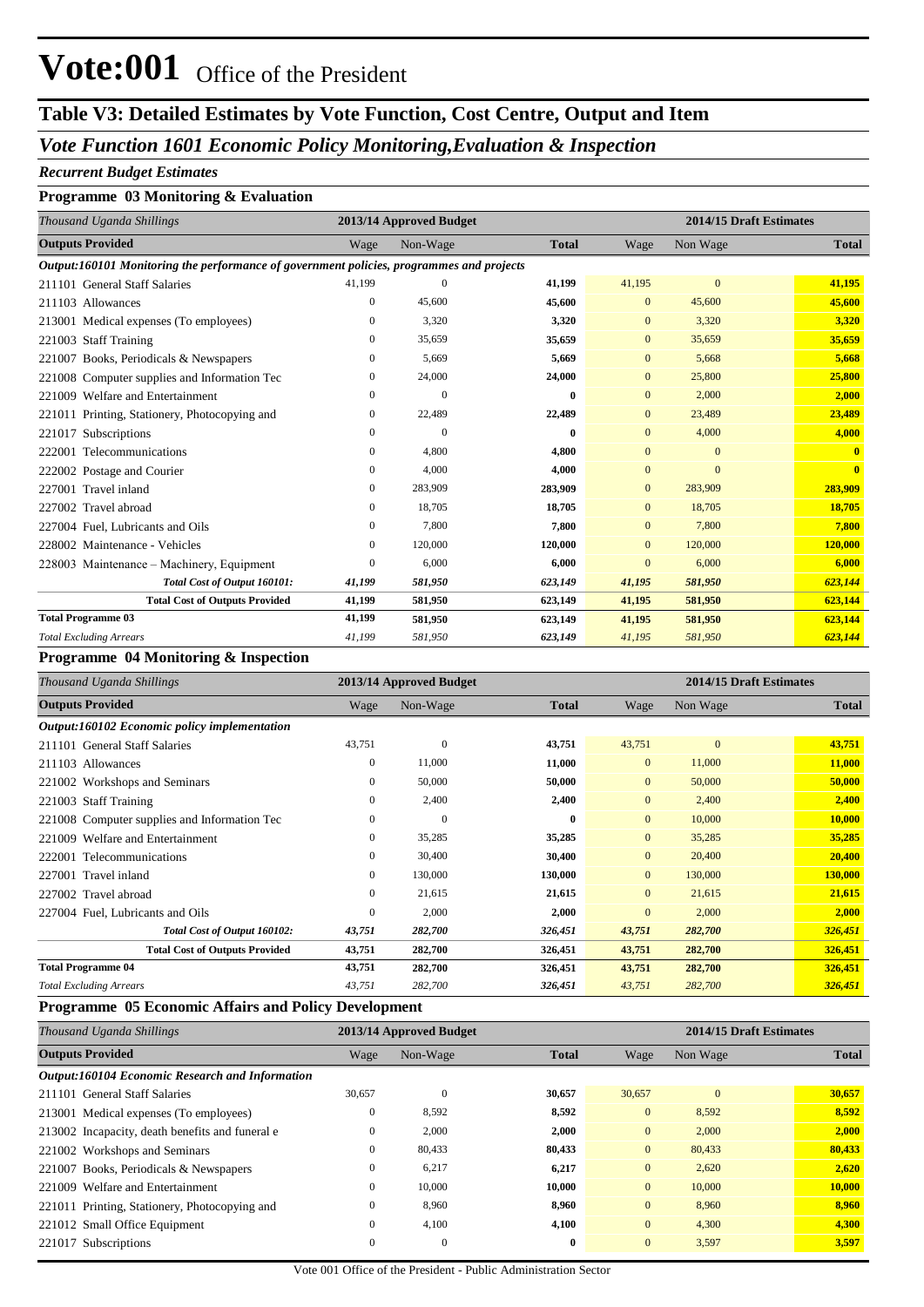## **Table V3: Detailed Estimates by Vote Function, Cost Centre, Output and Item**

### *Vote Function 1601 Economic Policy Monitoring,Evaluation & Inspection*

**Programme 05 Economic Affairs and Policy Development**

| Thousand Uganda Shillings                              |                  | 2013/14 Approved Budget |              |                | 2014/15 Draft Estimates |              |  |  |
|--------------------------------------------------------|------------------|-------------------------|--------------|----------------|-------------------------|--------------|--|--|
| <b>Outputs Provided</b>                                | Wage             | Non-Wage                | <b>Total</b> | Wage           | Non Wage                | <b>Total</b> |  |  |
| 222001 Telecommunications                              | $\mathbf{0}$     | 5,000                   | 5,000        | $\overline{0}$ | 4,800                   | 4,800        |  |  |
| 223005 Electricity                                     | $\mathbf{0}$     | 3.000                   | 3,000        | $\mathbf{0}$   | 3,000                   | 3,000        |  |  |
| 223006 Water                                           | $\mathbf{0}$     | 2,000                   | 2,000        | $\mathbf{0}$   | 2,000                   | 2,000        |  |  |
| 227001 Travel inland                                   | $\mathbf{0}$     | 4,507                   | 4,507        | $\overline{0}$ | 4,507                   | 4,507        |  |  |
| 227002 Travel abroad                                   | $\boldsymbol{0}$ | 100,000                 | 100,000      | $\mathbf{0}$   | 100,000                 | 100,000      |  |  |
| Total Cost of Output 160104:                           | 30,657           | 234,809                 | 265,466      | 30,657         | 234,809                 | 265,466      |  |  |
| Output:160105 Economic policy development strengthened |                  |                         |              |                |                         |              |  |  |
| <b>General Staff Salaries</b><br>211101                | 12,125           | $\mathbf{0}$            | 12,125       | 12,125         | $\mathbf{0}$            | 12,125       |  |  |
| 211103 Allowances                                      | $\mathbf{0}$     | 8,000                   | 8,000        | $\mathbf{0}$   | 8,000                   | 8,000        |  |  |
| 221002 Workshops and Seminars                          | $\mathbf{0}$     | 7,877                   | 7,877        | $\overline{0}$ | 7,877                   | 7,877        |  |  |
| <b>Staff Training</b><br>221003                        | $\mathbf{0}$     | 120,000                 | 120,000      | $\overline{0}$ | 120,000                 | 120,000      |  |  |
| 221008 Computer supplies and Information Tec           | $\Omega$         | $\Omega$                | $\mathbf{0}$ | $\Omega$       | 8,960                   | 8,960        |  |  |
| 221011 Printing, Stationery, Photocopying and          | $\boldsymbol{0}$ | 8,960                   | 8,960        | $\Omega$       | $\mathbf{0}$            | $\mathbf{0}$ |  |  |
| 227001 Travel inland                                   | $\mathbf{0}$     | 5,685                   | 5,685        | $\overline{0}$ | 5,685                   | 5,685        |  |  |
| Total Cost of Output 160105:                           | 12,125           | 150,521                 | 162,646      | 12,125         | 150,521                 | 162,646      |  |  |
| <b>Total Cost of Outputs Provided</b>                  | 42,783           | 385,330                 | 428,112      | 42,783         | 385,330                 | 428,112      |  |  |
| <b>Total Programme 05</b>                              | 42,783           | 385,330                 | 428,112      | 42,783         | 385,330                 | 428,112      |  |  |
| <b>Total Excluding Arrears</b>                         | 42,783           | 385,330                 | 428,112      | 42,783         | 385,330                 | 428,112      |  |  |

#### **Programme 12 Manifesto Implementation Unit**

| Thousand Uganda Shillings                                        |              | 2013/14 Approved Budget |              |                | 2014/15 Draft Estimates |              |
|------------------------------------------------------------------|--------------|-------------------------|--------------|----------------|-------------------------|--------------|
| <b>Outputs Provided</b>                                          | Wage         | Non-Wage                | <b>Total</b> | Wage           | Non Wage                | <b>Total</b> |
| Output:160103 Monitoring Implementation of Manifesto Commitments |              |                         |              |                |                         |              |
| 211101 General Staff Salaries                                    | 53,673       | $\mathbf{0}$            | 53,673       | 53,673         | $\mathbf{0}$            | 53,673       |
| 211103 Allowances                                                | $\mathbf{0}$ | 14,752                  | 14,752       | $\overline{0}$ | 14,752                  | 14,752       |
| 221001 Advertising and Public Relations                          | $\mathbf{0}$ | 4,283                   | 4,283        | $\mathbf{0}$   | 4,283                   | 4,283        |
| Books, Periodicals & Newspapers<br>221007                        | 0            | 671                     | 671          | $\mathbf{0}$   | 672                     | 672          |
| Computer supplies and Information Tec<br>221008                  | $\mathbf{0}$ | 1,640                   | 1,640        | $\overline{0}$ | 1,640                   | 1,640        |
| Welfare and Entertainment<br>221009                              | $\mathbf{0}$ | 3,600                   | 3,600        | $\overline{0}$ | 3,600                   | 3,600        |
| 221011 Printing, Stationery, Photocopying and                    | $\mathbf{0}$ | 7,442                   | 7,442        | $\overline{0}$ | 7,442                   | 7,442        |
| 227001 Travel inland                                             | $\Omega$     | 64,901                  | 64,901       | $\mathbf{0}$   | 64,901                  | 64,901       |
| 227004 Fuel, Lubricants and Oils                                 | $\mathbf{0}$ | 13,965                  | 13,965       | $\overline{0}$ | 13.965                  | 13,965       |
| 228002 Maintenance - Vehicles                                    | $\mathbf{0}$ | 29,689                  | 29,689       | $\mathbf{0}$   | 29,689                  | 29,689       |
| Total Cost of Output 160103:                                     | 53,673       | 140,943                 | 194,616      | 53,673         | 140,943                 | 194,617      |
| <b>Total Cost of Outputs Provided</b>                            | 53,673       | 140,943                 | 194,616      | 53,673         | 140,943                 | 194,617      |
| <b>Total Programme 12</b>                                        | 53,673       | 140,943                 | 194,616      | 53,673         | 140,943                 | 194,617      |
| <b>Total Excluding Arrears</b>                                   | 53,673       | 140,943                 | 194,616      | 53,673         | 140,943                 | 194,617      |
| Thousand Uganda Shillings                                        |              | 2013/14 Approved Budget |              |                | 2014/15 Draft Estimates |              |
|                                                                  |              | GoU External Fin.       | <b>Total</b> |                | GoU External Fin.       | <b>Total</b> |
| <b>Total Vote Function 01</b>                                    | 1,572,328    | $\bf{0}$                | 1,572,328    | 1,572,324      |                         | 1,572,324    |
| <b>Total Excluding Taxes and Arrears</b>                         | 1,572,328    | 0                       | 1,572,328    | 1,572,324      |                         | 1,572,324    |

## *Vote Function 1602 Cabinet Support and Policy Development*

*Recurrent Budget Estimates*

#### **Programme 07 Cabinet Secretariat**

|              | 2013/14 Approved Budget |              |                | 2014/15 Draft Estimates |              |  |
|--------------|-------------------------|--------------|----------------|-------------------------|--------------|--|
| Wage         | Non-Wage                | <b>Total</b> | Wage           | Non Wage                | <b>Total</b> |  |
|              |                         |              |                |                         |              |  |
| 293,378      | $\mathbf{0}$            | 293,378      | 293,378        | $\mathbf{0}$            | 293,378      |  |
| $\mathbf{0}$ | 214,000                 | 214,000      | $\overline{0}$ | 125,883                 | 125,883      |  |
| $\mathbf{0}$ | 2.220                   | 2,220        | $\overline{0}$ | 2.220                   | 2,220        |  |
| $\mathbf{0}$ | 24,713                  | 24,713       | $\overline{0}$ | 27,413                  | 27,413       |  |
| $\mathbf{0}$ | 16.000                  | 16.000       | $\overline{0}$ | 25,400                  | 25,400       |  |
| $\mathbf{0}$ | 168,000                 | 168.000      | $\overline{0}$ | 120,000                 | 120,000      |  |
|              |                         |              |                |                         |              |  |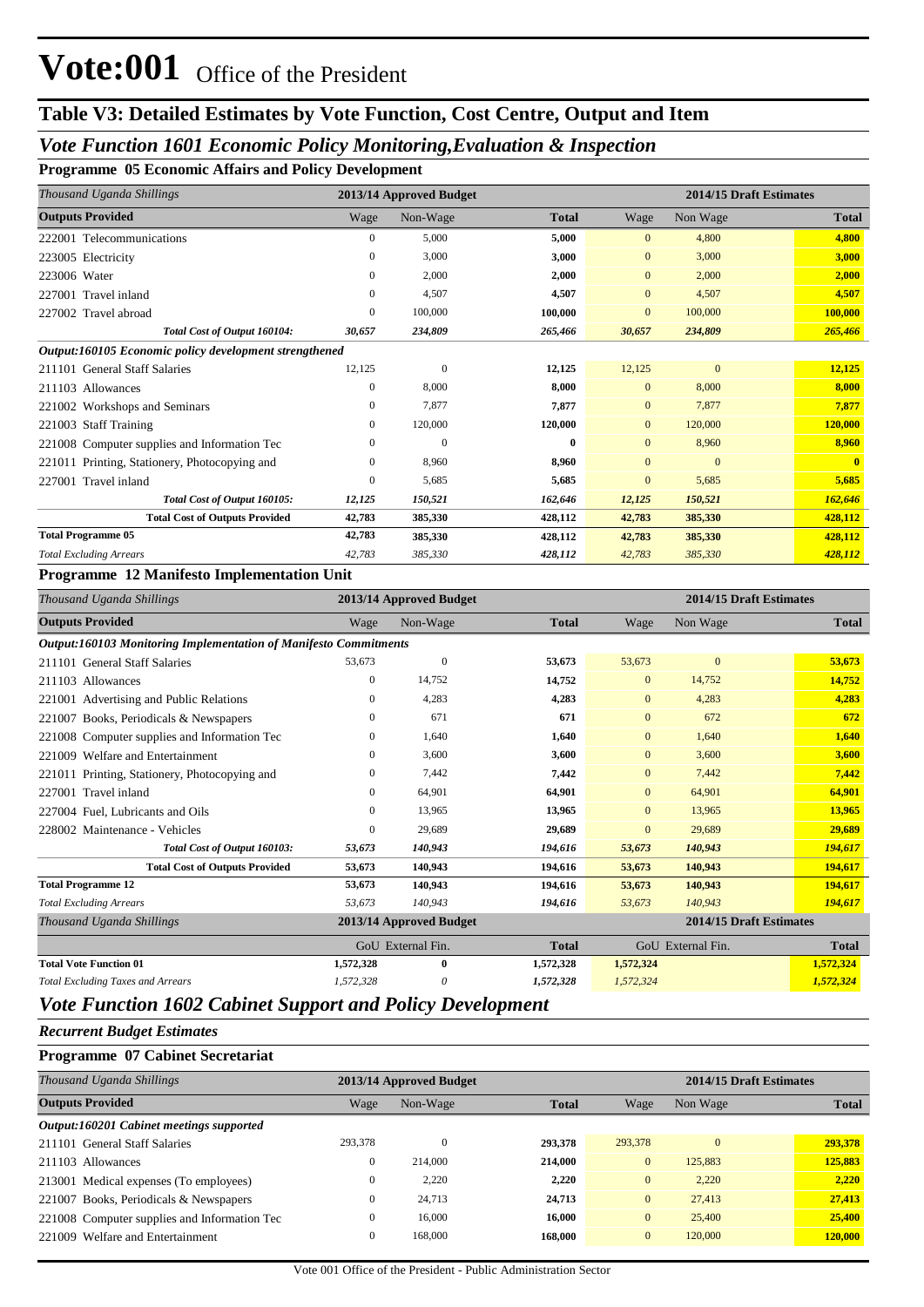# **Table V3: Detailed Estimates by Vote Function, Cost Centre, Output and Item**

## *Vote Function 1602 Cabinet Support and Policy Development*

### **Programme 07 Cabinet Secretariat**

| Thousand Uganda Shillings                                    |                  | 2013/14 Approved Budget |              | 2014/15 Draft Estimates           |                         |              |
|--------------------------------------------------------------|------------------|-------------------------|--------------|-----------------------------------|-------------------------|--------------|
| <b>Outputs Provided</b>                                      | Wage             | Non-Wage                | <b>Total</b> | Wage                              | Non Wage                | <b>Total</b> |
| 221010 Special Meals and Drinks                              | $\mathbf{0}$     | $\mathbf{0}$            | 0            | $\mathbf{0}$                      | 152,640                 | 152,640      |
| 221011 Printing, Stationery, Photocopying and                | $\mathbf{0}$     | 81,082                  | 81,082       | $\mathbf{0}$                      | 76,382                  | 76,382       |
| 221012 Small Office Equipment                                | $\mathbf{0}$     | 4,400                   | 4,400        | $\mathbf{0}$                      | 4,068                   | 4,068        |
| 222001 Telecommunications                                    | $\mathbf{0}$     | 36,000                  | 36,000       | $\mathbf{0}$                      | 36,000                  | 36,000       |
| 222003 Information and communications techn                  | $\mathbf{0}$     | 11,270                  | 11,270       | $\mathbf{0}$                      | 16,000                  | 16,000       |
| 223001 Property Expenses                                     | 0                | 2,000                   | 2,000        | $\mathbf{0}$                      | 2,000                   | 2,000        |
| 223004 Guard and Security services                           | 0                | 1,800                   | 1,800        | $\mathbf{0}$                      | 1,800                   | 1,800        |
| 224005 Uniforms, Beddings and Protective Gea                 | $\theta$         | $\overline{0}$          | $\bf{0}$     | $\overline{0}$                    | 5,720                   | 5,720        |
| 227001 Travel inland                                         | $\theta$         | 231,883                 | 231,883      | $\overline{0}$                    | 208,640                 | 208,640      |
| 227004 Fuel, Lubricants and Oils                             | $\Omega$         | 360,000                 | 360,000      | $\Omega$                          | 360,000                 | 360,000      |
| 228002 Maintenance - Vehicles                                | $\mathbf{0}$     | 132,798                 | 132,798      | $\mathbf{0}$                      | 122,000                 | 122,000      |
| Total Cost of Output 160201:                                 | 293,378          | 1,286,167               | 1,579,544    | 293,378                           | 1,286,167               | 1,579,544    |
| Output:160203 Capacityfor policy formulation strengthened    |                  |                         |              |                                   |                         |              |
| 211101 General Staff Salaries                                | 41,009           | $\mathbf{0}$            | 41,009       | 41,009                            | $\overline{0}$          | 41,009       |
| 211103 Allowances                                            | $\mathbf{0}$     | 181,282                 | 181,282      | $\mathbf{0}$                      | 181,282                 | 181,282      |
| 221002 Workshops and Seminars                                | $\mathbf{0}$     | 273,596                 | 273,596      | $\mathbf{0}$                      | 353,587                 | 353,587      |
| 221003 Staff Training                                        | $\mathbf{0}$     | 59,991                  | 59,991       | $\mathbf{0}$                      | 90,000                  | 90,000       |
| 222003 Information and communications techn                  | $\boldsymbol{0}$ | $\mathbf{0}$            | 0            | $\overline{0}$                    | 10,000                  | 10,000       |
| 227001 Travel inland                                         | $\mathbf{0}$     | 106,500                 | 106,500      | $\mathbf{0}$                      | 126,500                 | 126,500      |
| 227002 Travel abroad                                         | $\mathbf{0}$     | 200,000                 | 200,000      | $\mathbf{0}$                      | 200,000                 | 200,000      |
| 228002 Maintenance - Vehicles                                | $\mathbf{0}$     | $\Omega$                | $\bf{0}$     | $\overline{0}$                    | 360,000                 | 360,000      |
| Total Cost of Output 160203:                                 | 41,009           | 821,369                 | 862,378      | 41,009                            | 1,321,369               | 1,362,378    |
| <b>Total Cost of Outputs Provided</b>                        | 334,386          | 2,107,536               | 2,441,922    | 334,386                           | 2,607,536               | 2,941,922    |
| <b>Total Programme 07</b>                                    | 334,386          | 2,107,536               | 2,441,922    | 334,386                           | 2,607,536               | 2,941,922    |
| <b>Total Excluding Arrears</b>                               | 334,386          | 2,107,536               | 2,441,922    | 334,386                           | 2,607,536               | 2,941,922    |
| Thousand Uganda Shillings                                    |                  | 2013/14 Approved Budget |              |                                   | 2014/15 Draft Estimates |              |
|                                                              |                  | GoU External Fin.       | <b>Total</b> | GoU External Fin.<br><b>Total</b> |                         |              |
| <b>Total Vote Function 02</b>                                | 2,441,922        | $\bf{0}$                | 2,441,922    | 2,941,922                         |                         | 2,941,922    |
| <b>Total Excluding Taxes and Arrears</b>                     | 2,441,922        | 0                       | 2,441,922    | 2,941,922                         |                         | 2,941,922    |
| Vote Function 1603 Government Mobilisation, Media and Awards |                  |                         |              |                                   |                         |              |

#### *Recurrent Budget Estimates*

| Thousand Uganda Shillings                                |              | 2013/14 Approved Budget |              |                       | 2014/15 Draft Estimates |                       |              |
|----------------------------------------------------------|--------------|-------------------------|--------------|-----------------------|-------------------------|-----------------------|--------------|
| <b>Outputs Funded</b>                                    | Wage         | Non-Wage                | <b>Total</b> | Wage                  | Non Wage                |                       | <b>Total</b> |
| <b>Output:160351 Government Communications</b>           |              |                         |              |                       |                         |                       |              |
| 263106 Other Current grants                              | $\Omega$     | 700,045                 | 700,045      | $\mathbf{0}$          | 700,045                 |                       | 700,045      |
| ttion for the operations of the Uganda Media Center      | 0            | $\theta$                | O            | $\theta$              | 700,045                 | $\theta$              | 700,045      |
| Total Cost of Output 160351:                             | 0            | 700,045                 | 700,045      | $\boldsymbol{\theta}$ | 700,045                 |                       | 700,045      |
| Output:160352 Mobilisation and Implementation Monitoring |              |                         |              |                       |                         |                       |              |
| 263104 Transfers to other govt. units                    | $\mathbf{0}$ | 5,687,279               | 5,687,279    | $\mathbf{0}$          | 5,487,279               |                       | 5,487,279    |
| Celebration of National Functions / Special events       |              | $\theta$                | o            | $\theta$              | 1,010,000               | $\theta$              | 1,010,000    |
| o/w Resident District Commissioners' workshops           | $\Omega$     | $\theta$                |              | $\theta$              | 490,000                 | $\theta$              | 490,000      |
| RDCs and DRDCs' Fuel for hard to reach stations          | 0            | 0                       |              | $\theta$              | 153,538                 | $\theta$              | 153,538      |
| o/w RDCs/DRDCs' office facilitation                      | 0            |                         |              | $\theta$              | 2,376,560               | $\boldsymbol{\theta}$ | 2,376,560    |
| ation for Presidential Advisors on Ministerial Terms     | 0            | $\theta$                |              | $\theta$              | 691,941                 | $\theta$              | 691,941      |
| o/w Resident District Commissioners - Office staff       | 0            | $\theta$                |              | $\theta$              | 665,240                 | $\theta$              | 665,240      |
| ntage of population aware of government programs.        | 0            | $\theta$                |              | $\theta$              | 50,000                  | $\theta$              | 50,000       |
| o/w Coordination of Presidential Initiatives             |              |                         |              | $\theta$              | 50,000                  | $\theta$              | 50,000       |
| 263106 Other Current grants                              | $\bf{0}$     | 1,166,667               | 1,166,667    | $\mathbf{0}$          | 1,000,000               |                       | 1,000,000    |
| o/w National Leadership Institute, Kyankwanzi            | 0            | 0                       | 0            | $\theta$              | 1,000,000               | $\theta$              | 1,000,000    |
| 264101 Contributions to Autonomous Institutio            | $\Omega$     | 1,000,000               | 1,000,000    | $\Omega$              | $\Omega$                |                       |              |
| 264102 Contributions to Autonomous Institutio            |              | 23,280                  | 23,280       | $\mathbf{0}$          | 23,280                  |                       | 23,280       |
| o/w Wages for Political Assistants                       | 0            | $\theta$                |              | $\theta$              | 23,280                  | $\theta$              | 23,280       |
| Total Cost of Output 160352:                             | 0            | 7,877,226               | 7,877,226    | $\theta$              | 6,510,559               |                       | 6.510.559    |

Vote 001 Office of the President - Public Administration Sector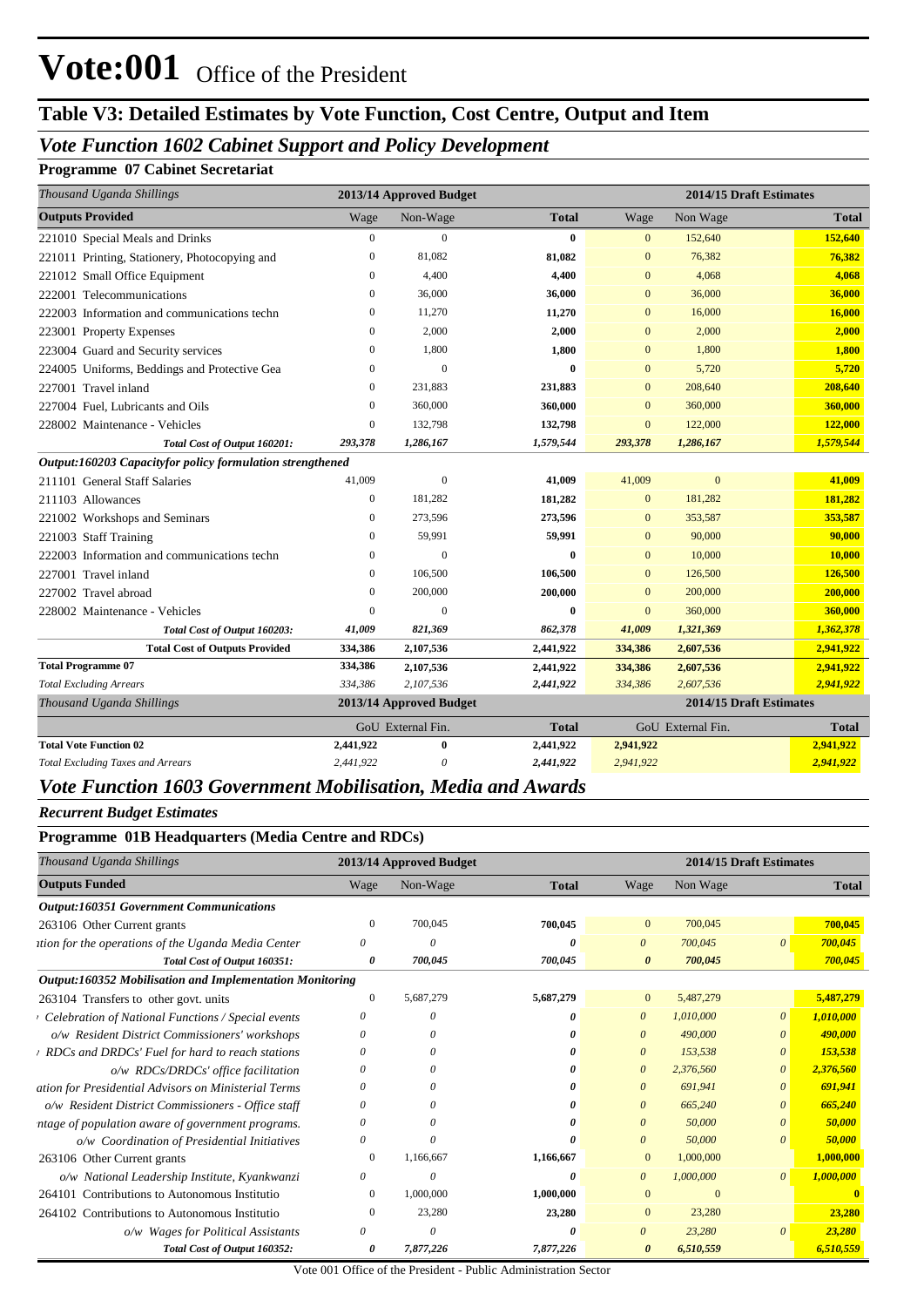## **Table V3: Detailed Estimates by Vote Function, Cost Centre, Output and Item**

## *Vote Function 1603 Government Mobilisation, Media and Awards*

**Programme 01B Headquarters (Media Centre and RDCs)**

| Thousand Uganda Shillings                     |              | 2013/14 Approved Budget |              |                       | 2014/15 Draft Estimates |          |              |
|-----------------------------------------------|--------------|-------------------------|--------------|-----------------------|-------------------------|----------|--------------|
| <b>Outputs Funded</b>                         | Wage         | Non-Wage                | <b>Total</b> | Wage                  | Non Wage                |          | <b>Total</b> |
| Output:160353 Patriotism promoted             |              |                         |              |                       |                         |          |              |
| 263106 Other Current grants                   | $\mathbf{0}$ | 1,483,333               | 1,483,333    | $\mathbf{0}$          | 2,650,000               |          | 2,650,000    |
| o/w National Secretariat for Patriotism Clubs | 0            | 0                       | 0            | $\theta$              | 2,650,000               | $\theta$ | 2,650,000    |
| Total Cost of Output 160353:                  | 0            | 1,483,333               | 1,483,333    | $\boldsymbol{\theta}$ | 2,650,000               |          | 2,650,000    |
| <b>Output:160354 Political Coordination</b>   |              |                         |              |                       |                         |          |              |
| 263106 Other Current grants                   | $\mathbf{0}$ | 360,409                 | 360,409      | $\mathbf{0}$          | 360,409                 |          | 360,409      |
| o/w Political Coordination                    | 0            | 0                       | 0            | $\theta$              | 360,409                 | $\theta$ | 360,409      |
| Total Cost of Output 160354:                  | 0            | 360,409                 | 360,409      | $\boldsymbol{\theta}$ | 360,409                 |          | 360,409      |
| <b>Total Cost of Outputs Funded</b>           | $\bf{0}$     | 10,421,014              | 10,421,014   | $\bf{0}$              | 10,221,014              |          | 10,221,014   |
| <b>Total Programme 01B</b>                    | $\mathbf{0}$ | 10,421,014              | 10,421,014   | $\bf{0}$              | 10,221,014              |          | 10,221,014   |
| <b>Total Excluding Arrears</b>                | $\theta$     | 10,421,014              | 10,421,014   | 0                     | 10,221,014              |          | 10,221,014   |

#### **Programme 13 Presidential Awards Committee**

| Thousand Uganda Shillings                         |        | 2013/14 Approved Budget |              |                | 2014/15 Draft Estimates |              |
|---------------------------------------------------|--------|-------------------------|--------------|----------------|-------------------------|--------------|
| <b>Outputs Provided</b>                           | Wage   | Non-Wage                | <b>Total</b> | Wage           | Non Wage                | <b>Total</b> |
| Output:160301 National Honours & Awards conferred |        |                         |              |                |                         |              |
| 211101 General Staff Salaries                     | 61,000 | $\boldsymbol{0}$        | 61,000       | 61,000         | $\overline{0}$          | 61,000       |
| 211103 Allowances                                 | 0      | 48,752                  | 48,752       | $\mathbf{0}$   | 48,752                  | 48,752       |
| 221002 Workshops and Seminars                     | 0      | 30,300                  | 30,300       | $\mathbf{0}$   | 36,300                  | 36,300       |
| 221003 Staff Training                             | 0      | 14,000                  | 14,000       | $\overline{0}$ | 10,000                  | 10,000       |
| 221008 Computer supplies and Information Tec      | 0      | $\mathbf{0}$            | 0            | $\mathbf{0}$   | 5,000                   | 5,000        |
| 221009 Welfare and Entertainment                  | 0      | 10,185                  | 10,185       | $\mathbf{0}$   | 10,185                  | 10,185       |
| 221011 Printing, Stationery, Photocopying and     | 0      | 17,919                  | 17,919       | $\mathbf{0}$   | 18,000                  | 18,000       |
| 221012 Small Office Equipment                     | 0      | 17,000                  | 17,000       | $\mathbf{0}$   | 10,000                  | 10,000       |
| 222001 Telecommunications                         | 0      | 8,000                   | 8,000        | $\Omega$       | 8,000                   | 8,000        |
| 227001 Travel inland                              | 0      | 44,763                  | 44,763       | $\mathbf{0}$   | 55,763                  | 55,763       |
| 227002 Travel abroad                              | 0      | 49,000                  | 49,000       | $\mathbf{0}$   | 40,000                  | 40,000       |
| 227004 Fuel, Lubricants and Oils                  | 0      | 31,000                  | 31,000       | $\mathbf{0}$   | 31,000                  | 31,000       |
| 228002 Maintenance - Vehicles                     | 0      | 18,000                  | 18,000       | $\mathbf{0}$   | 15,919                  | 15,919       |
| Total Cost of Output 160301:                      | 61,000 | 288,919                 | 349,919      | 61,000         | 288,919                 | 349,919      |
| <b>Total Cost of Outputs Provided</b>             | 61,000 | 288,919                 | 349,919      | 61,000         | 288,919                 | 349,919      |
| <b>Total Programme 13</b>                         | 61,000 | 288,919                 | 349,919      | 61,000         | 288,919                 | 349,919      |
| <b>Total Excluding Arrears</b>                    | 61,000 | 288,919                 | 349,919      | 61,000         | 288,919                 | 349,919      |

#### *Development Budget Estimates*

### **Project 0007A Strengthening of the President's Office**

| Thousand Uganda Shillings                                              | 2014/15 Draft Estimates<br>2013/14 Approved Budget |               |                         |                       |                       |                         |  |  |
|------------------------------------------------------------------------|----------------------------------------------------|---------------|-------------------------|-----------------------|-----------------------|-------------------------|--|--|
| <b>Outputs Funded</b>                                                  | GoU                                                | External Fin. | <b>Total</b>            |                       | GoU External Fin.     | <b>Total</b>            |  |  |
| Output:160352 Mobilisation and Implementation Monitoring               |                                                    |               |                         |                       |                       |                         |  |  |
| 263204 Transfers to other govt. units                                  | $\mathbf{0}$                                       | 1,251,177     | 1,251,177               | $\overline{0}$        | $\mathbf{0}$          | $\mathbf{0}$            |  |  |
| Total Cost of Output 160352:                                           | 0                                                  | 1,251,177     | 1,251,177               | $\boldsymbol{\theta}$ | $\boldsymbol{\theta}$ | $\boldsymbol{\theta}$   |  |  |
| <b>Total Cost of Outputs Funded</b>                                    | $\bf{0}$                                           | 1,251,177     | 1,251,177               | $\mathbf{0}$          | $\mathbf{0}$          | $\overline{\mathbf{0}}$ |  |  |
| <b>Capital Purchases</b>                                               | GoU                                                | External Fin. | <b>Total</b>            | $G_{O}U$              | External Fin.         | <b>Total</b>            |  |  |
| Output:160375 Purchase of Motor Vehicles and Other Transport Equipment |                                                    |               |                         |                       |                       |                         |  |  |
| 231004 Transport equipment                                             | 900,793                                            | $\Omega$      | 900,793                 | 900,793               | $\mathbf{0}$          | 900,793                 |  |  |
| 312204 Taxes on Machinery, Furniture & Vehi                            | $\Omega$                                           | $\Omega$      | $\mathbf{0}$            | 550,000               | $\mathbf{0}$          | 550,000                 |  |  |
| 312206 Gross Tax                                                       | 300,000                                            | $\Omega$      | 300,000                 | $\Omega$              | $\mathbf{0}$          | $\mathbf{0}$            |  |  |
| Total Cost of Output 160375:                                           | 1,200,793                                          | 0             | 1,200,793               | 1,450,793             | $\boldsymbol{\theta}$ | 1,450,793               |  |  |
| <b>Total Cost of Capital Purchases</b>                                 | 1,200,793                                          | $\bf{0}$      | 1,200,793               | 1,450,793             | $\bf{0}$              | 1,450,793               |  |  |
| <b>Total Project 0007A</b>                                             | 1,200,793                                          | 1,251,177     | 2,451,970               | 1,450,793             | $\bf{0}$              | 1,450,793               |  |  |
| <b>Total Excluding Taxes and Arrears</b>                               | 900,793                                            | 1,251,177     | 2,151,970               | 900,793               | $\theta$              | 900,793                 |  |  |
| Thousand Uganda Shillings                                              | 2013/14 Approved Budget                            |               | 2014/15 Draft Estimates |                       |                       |                         |  |  |
|                                                                        | GoU External Fin.                                  |               | <b>Total</b>            |                       | GoU External Fin.     | <b>Total</b>            |  |  |
| <b>Total Vote Function 03</b>                                          | 11,971,726                                         | 1,251,177     | 13,222,903              | 12,021,726            |                       | 12,021,726              |  |  |
| <b>Total Excluding Taxes and Arrears</b>                               | 11.671.726                                         | 1,251,177     | 12,922,903              | 11,471,726            |                       | 11,471,726              |  |  |

Vote 001 Office of the President - Public Administration Sector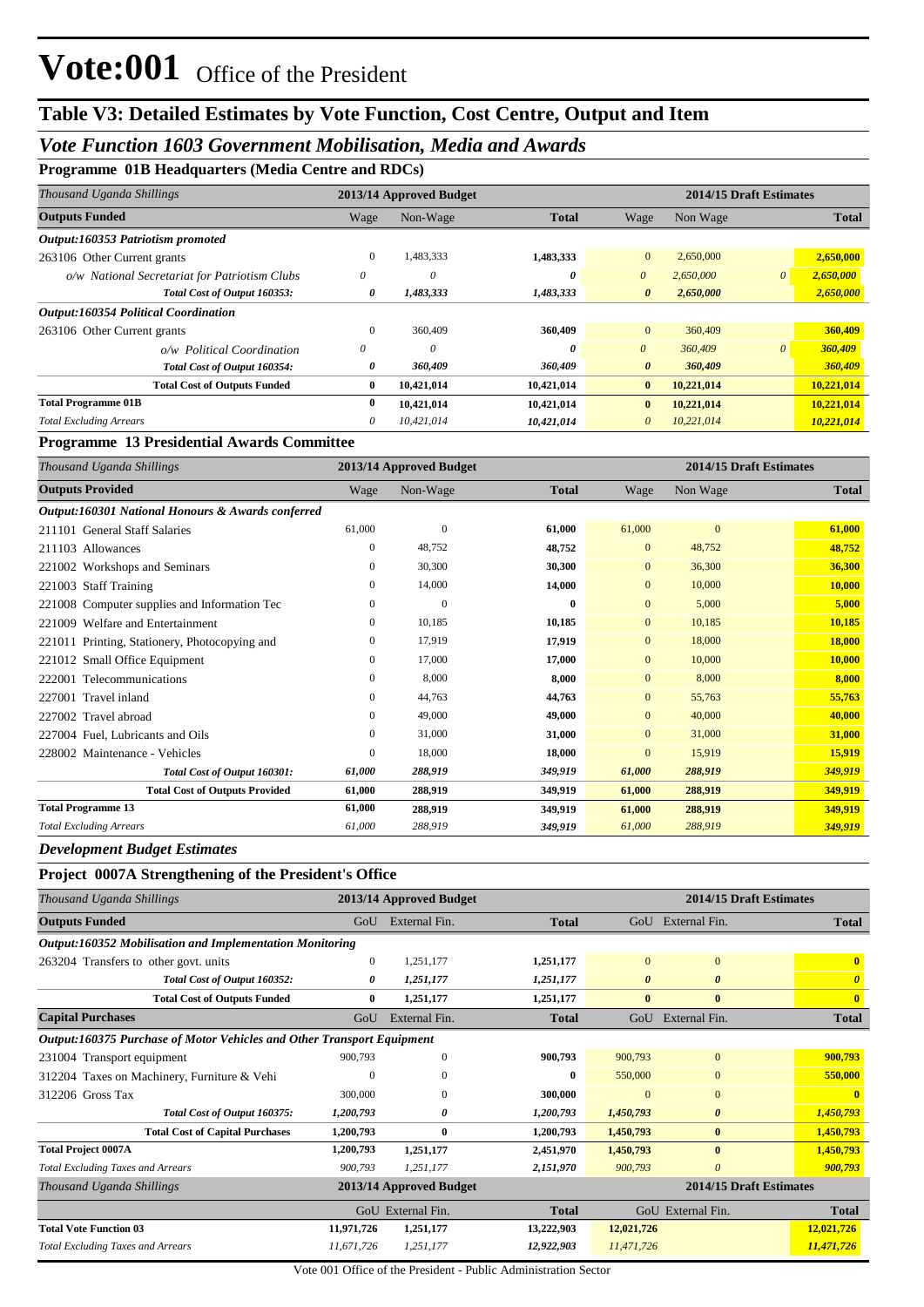## **Table V3: Detailed Estimates by Vote Function, Cost Centre, Output and Item**

### *Vote Function 1604 Coordination of the Security Sector*

#### *Recurrent Budget Estimates*

#### **Programme 01C Headquarters (Security Sector Coordination)**

| Thousand Uganda Shillings                              |                         | 2013/14 Approved Budget |              | 2014/15 Draft Estimates |           |              |  |
|--------------------------------------------------------|-------------------------|-------------------------|--------------|-------------------------|-----------|--------------|--|
| <b>Outputs Provided</b>                                | Wage                    | Non-Wage                | <b>Total</b> | Wage                    | Non Wage  | <b>Total</b> |  |
| <b>Output:160401 Coordination of Security Services</b> |                         |                         |              |                         |           |              |  |
| 224003 Classified Expenditure                          | $\mathbf{0}$            | 3,940,034               | 3,940,034    | $\overline{0}$          | 3,940,034 | 3,940,034    |  |
| Total Cost of Output 160401:                           | 0                       | 3,940,034               | 3,940,034    | $\boldsymbol{\theta}$   | 3,940,034 | 3,940,034    |  |
| <b>Total Cost of Outputs Provided</b>                  | 0                       | 3,940,034               | 3,940,034    | $\bf{0}$                | 3,940,034 | 3,940,034    |  |
| <b>Total Programme 01C</b>                             | 0                       | 3.940.034               | 3,940,034    | $\bf{0}$                | 3,940,034 | 3,940,034    |  |
| <b>Total Excluding Arrears</b>                         | 0                       | 3.940.034               | 3,940,034    | $\theta$                | 3,940,034 | 3,940,034    |  |
| Thousand Uganda Shillings                              | 2013/14 Approved Budget |                         |              | 2014/15 Draft Estimates |           |              |  |
|                                                        |                         | GoU External Fin.       |              | GoU External Fin.       |           | <b>Total</b> |  |
| <b>Total Vote Function 04</b>                          | 3.940.034               | $\bf{0}$                | 3,940,034    | 3,940,034               |           | 3,940,034    |  |
| <b>Total Excluding Taxes and Arrears</b>               | 3,940,034               | 0                       | 3,940,034    | 3,940,034               |           | 3,940,034    |  |

## *Vote Function 1649 Policy, Planning and Support Services*

## *Recurrent Budget Estimates*

#### **Programme 01 Headquarters**

|              | Thousand Uganda Shillings                                            |                  | 2013/14 Approved Budget |              | 2014/15 Draft Estimates |                |              |
|--------------|----------------------------------------------------------------------|------------------|-------------------------|--------------|-------------------------|----------------|--------------|
|              | <b>Outputs Provided</b>                                              | Wage             | Non-Wage                | <b>Total</b> | Wage                    | Non Wage       | <b>Total</b> |
|              | Output:164901 Policy, Consultation, Planning and Monitoring Services |                  |                         |              |                         |                |              |
|              | 211101 General Staff Salaries                                        | 504,811          | $\boldsymbol{0}$        | 504,811      | 504,811                 | $\overline{0}$ | 504,811      |
|              | 211103 Allowances                                                    | $\boldsymbol{0}$ | 99,000                  | 99,000       | $\mathbf{0}$            | 99,000         | 99,000       |
|              | 221002 Workshops and Seminars                                        | $\mathbf{0}$     | 72,288                  | 72,288       | $\mathbf{0}$            | 49,576         | 49,576       |
|              | 221003 Staff Training                                                | $\mathbf{0}$     | 59,326                  | 59,326       | $\mathbf{0}$            | 59,000         | 59,000       |
|              | 221007 Books, Periodicals & Newspapers                               | $\mathbf{0}$     | 5,550                   | 5,550        | $\mathbf{0}$            | 5,000          | 5,000        |
|              | 221008 Computer supplies and Information Tec                         | $\overline{0}$   | 51,040                  | 51,040       | $\mathbf{0}$            | 51,000         | 51,000       |
|              | 221009 Welfare and Entertainment                                     | $\mathbf{0}$     | 45,594                  | 45,594       | $\overline{0}$          | 45,000         | 45,000       |
|              | 221011 Printing, Stationery, Photocopying and                        | $\mathbf{0}$     | 106,997                 | 106,997      | $\mathbf{0}$            | 106,000        | 106,000      |
|              | 221012 Small Office Equipment                                        | $\mathbf{0}$     | 22,742                  | 22,742       | $\overline{0}$          | 22,000         | 22,000       |
|              | 221016 IFMS Recurrent costs                                          | $\overline{0}$   | 47,763                  | 47,763       | $\overline{0}$          | 47,000         | 47,000       |
|              | 221017 Subscriptions                                                 | $\mathbf{0}$     | 60,000                  | 60,000       | $\boldsymbol{0}$        | 33,566         | 33,566       |
|              | 225001 Consultancy Services- Short term                              | $\boldsymbol{0}$ | 12,265                  | 12,265       | $\boldsymbol{0}$        | 18,424         | 18,424       |
|              | Total Cost of Output 164901:                                         | 504,811          | 582,566                 | 1,087,376    | 504,811                 | 535,566        | 1,040,376    |
|              | <b>Output:164902 Ministry Support Services</b>                       |                  |                         |              |                         |                |              |
|              | 211101 General Staff Salaries                                        | 2,324,715        | $\boldsymbol{0}$        | 2,324,715    | 4,258,471               | $\mathbf{0}$   | 4,258,471    |
|              | 211103 Allowances                                                    | $\boldsymbol{0}$ | 230,304                 | 230,304      | $\boldsymbol{0}$        | 230,304        | 230,304      |
|              | 213001 Medical expenses (To employees)                               | $\boldsymbol{0}$ | 26,151                  | 26,151       | $\mathbf{0}$            | 27,000         | 27,000       |
|              | 213002 Incapacity, death benefits and funeral e                      | $\boldsymbol{0}$ | 45,000                  | 45,000       | $\mathbf{0}$            | 45,000         | 45,000       |
|              | 221010 Special Meals and Drinks                                      | $\boldsymbol{0}$ | $\boldsymbol{0}$        | $\bf{0}$     | $\mathbf{0}$            | 14,400         | 14,400       |
|              | 221017 Subscriptions                                                 | $\boldsymbol{0}$ | 84,000                  | 84,000       | $\mathbf{0}$            | 84,000         | 84,000       |
|              | 221020 IPPS Recurrent Costs                                          | $\boldsymbol{0}$ | $\overline{0}$          | $\bf{0}$     | $\mathbf{0}$            | 25,000         | 25,000       |
|              | 222001 Telecommunications                                            | $\boldsymbol{0}$ | 396,812                 | 396,812      | $\mathbf{0}$            | 396,812        | 396,812      |
| 223002 Rates |                                                                      | $\boldsymbol{0}$ | 891                     | 891          | $\mathbf{0}$            | 891            | 891          |
|              | 223003 Rent – (Produced Assets) to private enti                      | $\boldsymbol{0}$ | 880,422                 | 880,422      | $\mathbf{0}$            | 897,422        | 897,422      |
|              | 223004 Guard and Security services                                   | $\boldsymbol{0}$ | 96,001                  | 96,001       | $\mathbf{0}$            | 96,001         | 96,001       |
|              | 223005 Electricity                                                   | $\mathbf{0}$     | 90,601                  | 90,601       | $\mathbf{0}$            | 90,601         | 90,601       |
| 223006 Water |                                                                      | $\boldsymbol{0}$ | 72,169                  | 72,169       | $\mathbf{0}$            | 72,169         | 72,169       |
|              | 224002 General Supply of Goods and Services                          | $\boldsymbol{0}$ | 191,871                 | 191,871      | $\mathbf{0}$            | $\mathbf{0}$   | $\mathbf{0}$ |
|              | 224004 Cleaning and Sanitation                                       | $\boldsymbol{0}$ | $\mathbf{0}$            | $\bf{0}$     | $\mathbf{0}$            | 164,790        | 164,790      |
|              | 227001 Travel inland                                                 | 0                | 771,225                 | 771,225      | $\mathbf{0}$            | 641,225        | 641,225      |
|              | 227002 Travel abroad                                                 | $\boldsymbol{0}$ | 115,767                 | 115,767      | $\mathbf{0}$            | 115,767        | 115,767      |
|              | 227004 Fuel, Lubricants and Oils                                     | $\boldsymbol{0}$ | 49,601                  | 49,601       | $\mathbf{0}$            | 49,601         | 49,601       |
|              | 228001 Maintenance - Civil                                           | $\mathbf{0}$     | 139,079                 | 139,079      | $\mathbf{0}$            | 189,079        | 189,079      |
|              | 228002 Maintenance - Vehicles                                        | $\mathbf{0}$     | 677,805                 | 677,805      | $\mathbf{0}$            | 677,805        | 677,805      |
|              | 228003 Maintenance – Machinery, Equipment                            | $\boldsymbol{0}$ | 57,200                  | 57,200       | $\mathbf{0}$            | 205,032        | 205,032      |
|              | 228004 Maintenance – Other                                           | $\mathbf{0}$     | $\boldsymbol{0}$        | $\bf{0}$     | $\mathbf{0}$            | 174,000        | 174,000      |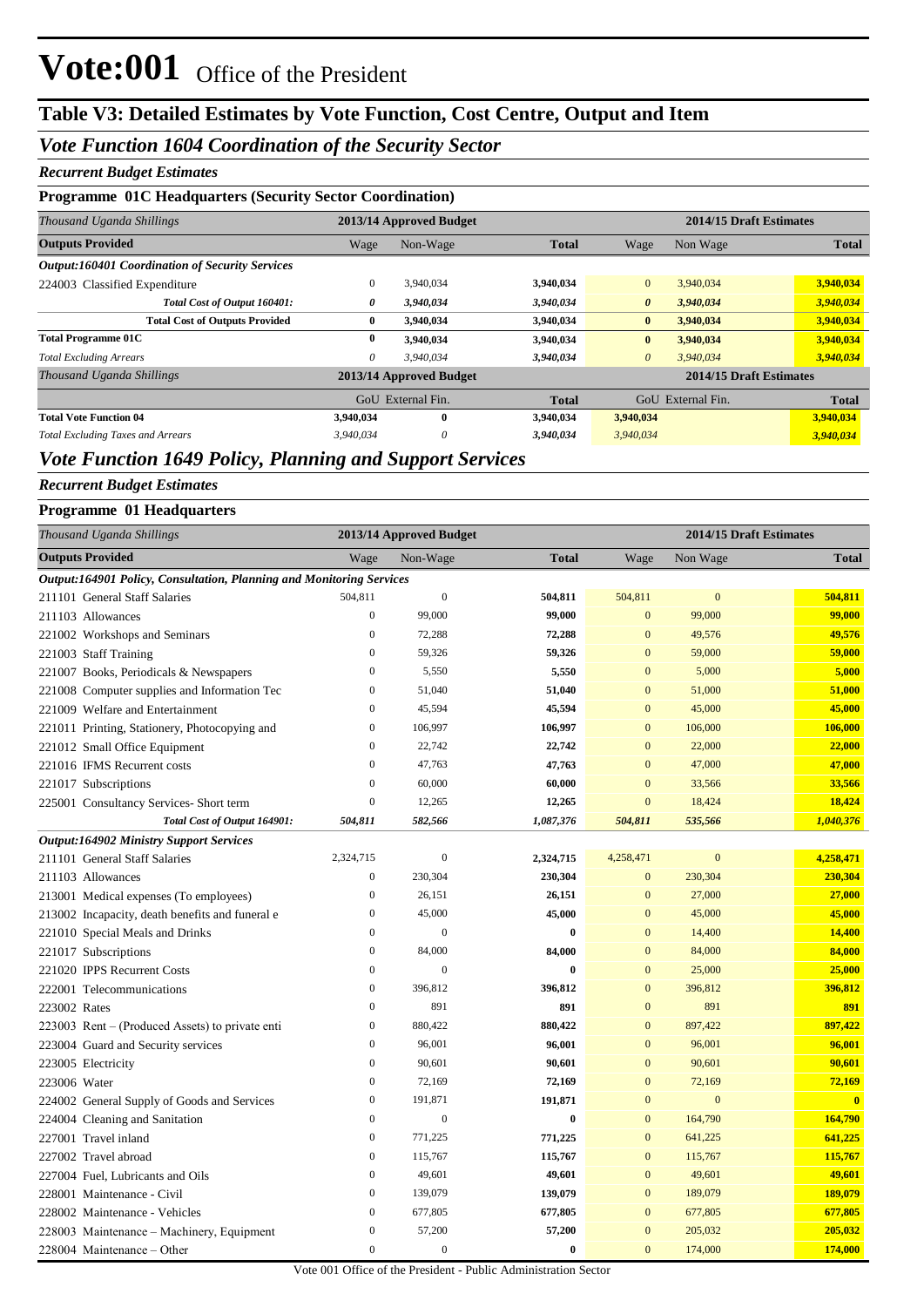## **Table V3: Detailed Estimates by Vote Function, Cost Centre, Output and Item**

## *Vote Function 1649 Policy, Planning and Support Services*

### **Programme 01 Headquarters**

| <b>Total</b><br>Non Wage<br>Wage<br>Non-Wage<br>Wage<br><b>Total</b><br>Total Cost of Output 164902:<br>2,324,715<br>3,924,899<br>6,249,614<br>4,258,471<br>4,196,899<br>8,455,370<br><b>Output:164903 Ministerial and Top Management Services</b><br>4,955,920<br>$\mathbf{0}$<br>$\mathbf{0}$<br>4,955,920<br>4,955,920<br>4,955,920<br>410,550<br>$\overline{0}$<br>410,554<br>$\boldsymbol{0}$<br>410,554<br>410,550<br>$\boldsymbol{0}$<br>506,235<br>$\mathbf{0}$<br>506,235<br>506,235<br>506,235<br>591,873<br>591,873<br>591,873<br>0<br>$\mathbf{0}$<br>591,873<br>205,814<br>205,814<br>205,814<br>205,814<br>0<br>$\mathbf{0}$<br>0<br>165,601<br>165,601<br>165,601<br>165,601<br>$\mathbf{0}$<br>Total Cost of Output 164903:<br>5,366,470<br>1,469,523<br>6,835,993<br>1,469,523<br>6,835,998<br>5,366,474<br>16,331,744<br><b>Total Cost of Outputs Provided</b><br>8,195,996<br>5,976,988<br>14,172,984<br>10,129,756<br>6,201,988<br>Wage<br>Non-Wage<br><b>Total</b><br>Wage<br>Non Wage<br><b>Total</b><br>9,435<br>9,435<br>321614 Electricity arrears (Budgeting)<br>0<br>$\boldsymbol{0}$<br>0<br>$\mathbf{0}$<br>Total Cost of Output 164999:<br>9,435<br>9,435<br>0<br>0<br>0<br>$\boldsymbol{\theta}$<br><b>Total Cost of Arrears</b><br>0<br>$\bf{0}$<br>0<br>$\bf{0}$<br>9,435<br>9,435<br>8,195,996<br>5,976,988<br>14,172,984<br>10,129,756<br>6,211,423<br>16,341,179<br>16,331,744<br>8,195,996<br>5,976,988<br>14,172,984<br>10,129,756<br>6,201,988<br>2014/15 Draft Estimates<br>2013/14 Approved Budget<br><b>Total</b><br><b>Total</b><br>Wage<br>Non-Wage<br>Wage<br>Non Wage<br>Output:164903 Ministerial and Top Management Services<br>$\mathbf{0}$<br>85,200<br>$\bf{0}$<br>85,200<br>211104 Statutory salaries<br>85,200<br>85,200<br>85,200<br>85,200<br>85,200<br>0<br>Total Cost of Output 164903:<br>0<br>85,200<br>$\bf{0}$<br>$\bf{0}$<br>85,200<br>85,200<br>85,200<br>85,200<br><b>Total Cost of Outputs Provided</b><br>85,200<br>$\bf{0}$<br>$\bf{0}$<br>85,200<br>85,200<br>85,200<br>85,200<br>0<br>$\boldsymbol{\theta}$<br>85,200<br>85,200<br>85,200<br>Project 0001 Construction of GoU offices<br>2014/15 Draft Estimates<br>2013/14 Approved Budget<br>GoU External Fin.<br>GoU External Fin.<br><b>Total</b><br><b>Total</b><br>Output:164972 Government Buildings and Administrative Infrastructure<br>$\boldsymbol{0}$<br>1,511,000<br>1,370,000<br>1,370,000<br>1,511,000<br>$\boldsymbol{0}$<br>231001 Non Residential buildings (Depreciatio<br>140,500<br>$\boldsymbol{0}$<br>140,500<br>$\mathbf{0}$<br>$\boldsymbol{0}$<br>$\bf{0}$<br>312206 Gross Tax<br>Total Cost of Output 164972:<br>1,510,500<br>0<br>1,510,500<br>1,511,000<br>0<br>1,511,000<br><b>Total Cost of Capital Purchases</b><br>1,510,500<br>$\bf{0}$<br>1,510,500<br>1,511,000<br>$\boldsymbol{0}$<br>1,511,000<br>1,510,500<br>1,511,000<br>$\bf{0}$<br>1,510,500<br>1,511,000<br>$\boldsymbol{0}$<br>1,370,000<br>1,370,000<br>1,511,000<br>$\boldsymbol{\theta}$<br>1,511,000<br>0<br>Project 0007 Strengthening of the President's Office<br>Thousand Uganda Shillings<br>2013/14 Approved Budget<br>2014/15 Draft Estimates<br><b>Capital Purchases</b><br>GoU External Fin.<br>GoU External Fin.<br><b>Total</b><br><b>Total</b><br>Output:164975 Purchase of Motor Vehicles and Other Transport Equipment<br>635,437<br>$\boldsymbol{0}$<br>705,437<br>705,437<br>635,437<br>$\boldsymbol{0}$<br>231004 Transport equipment<br>$\bf{0}$<br>$\mathbf{0}$<br>80,000<br>$\boldsymbol{0}$<br>80,000<br>312204 Taxes on Machinery, Furniture & Vehi<br>$\bf{0}$<br>150,000<br>$\mathbf{0}$<br>$\mathbf{0}$<br>$\bf{0}$<br>150,000<br>312206 Gross Tax<br>$\mathbf{0}$<br>Total Cost of Output 164975:<br>855,437<br>0<br>$\boldsymbol{\theta}$<br>715,437<br>855,437<br>715,437<br>Output:164976 Purchase of Office and ICT Equipment, including Software<br>95,000<br>218,053<br>$\boldsymbol{0}$<br>$\boldsymbol{0}$<br>218,053<br>95,000<br>231005 Machinery and equipment<br>95,000<br>Total Cost of Output 164976:<br>218,053<br>0<br>0<br>218,053<br>95,000<br>Output:164977 Purchase of Specialised Machinery & Equipment<br>316,877<br>48,594<br>$\mathbf{0}$<br>48,594<br>$\boldsymbol{0}$<br>231005 Machinery and equipment<br>316,877<br>Total Cost of Output 164977:<br>48,594<br>0<br>48,594<br>$\pmb{\theta}$<br>316,877<br>316,877 | Thousand Uganda Shillings                        | 2013/14 Approved Budget<br>2014/15 Draft Estimates |  |  |  |  |
|-----------------------------------------------------------------------------------------------------------------------------------------------------------------------------------------------------------------------------------------------------------------------------------------------------------------------------------------------------------------------------------------------------------------------------------------------------------------------------------------------------------------------------------------------------------------------------------------------------------------------------------------------------------------------------------------------------------------------------------------------------------------------------------------------------------------------------------------------------------------------------------------------------------------------------------------------------------------------------------------------------------------------------------------------------------------------------------------------------------------------------------------------------------------------------------------------------------------------------------------------------------------------------------------------------------------------------------------------------------------------------------------------------------------------------------------------------------------------------------------------------------------------------------------------------------------------------------------------------------------------------------------------------------------------------------------------------------------------------------------------------------------------------------------------------------------------------------------------------------------------------------------------------------------------------------------------------------------------------------------------------------------------------------------------------------------------------------------------------------------------------------------------------------------------------------------------------------------------------------------------------------------------------------------------------------------------------------------------------------------------------------------------------------------------------------------------------------------------------------------------------------------------------------------------------------------------------------------------------------------------------------------------------------------------------------------------------------------------------------------------------------------------------------------------------------------------------------------------------------------------------------------------------------------------------------------------------------------------------------------------------------------------------------------------------------------------------------------------------------------------------------------------------------------------------------------------------------------------------------------------------------------------------------------------------------------------------------------------------------------------------------------------------------------------------------------------------------------------------------------------------------------------------------------------------------------------------------------------------------------------------------------------------------------------------------------------------------------------------------------------------------------------------------------------------------------------------------------------------------------------------------------------------------------------------------------------------------------------------------------------------------------------------------------------------------------------------------------------------------------------------------------------------------------------------------------------------------------------------------------------------------------------------------------------------------------------------------------------------------------------------------------------|--------------------------------------------------|----------------------------------------------------|--|--|--|--|
|                                                                                                                                                                                                                                                                                                                                                                                                                                                                                                                                                                                                                                                                                                                                                                                                                                                                                                                                                                                                                                                                                                                                                                                                                                                                                                                                                                                                                                                                                                                                                                                                                                                                                                                                                                                                                                                                                                                                                                                                                                                                                                                                                                                                                                                                                                                                                                                                                                                                                                                                                                                                                                                                                                                                                                                                                                                                                                                                                                                                                                                                                                                                                                                                                                                                                                                                                                                                                                                                                                                                                                                                                                                                                                                                                                                                                                                                                                                                                                                                                                                                                                                                                                                                                                                                                                                                                                                               | <b>Outputs Provided</b>                          |                                                    |  |  |  |  |
|                                                                                                                                                                                                                                                                                                                                                                                                                                                                                                                                                                                                                                                                                                                                                                                                                                                                                                                                                                                                                                                                                                                                                                                                                                                                                                                                                                                                                                                                                                                                                                                                                                                                                                                                                                                                                                                                                                                                                                                                                                                                                                                                                                                                                                                                                                                                                                                                                                                                                                                                                                                                                                                                                                                                                                                                                                                                                                                                                                                                                                                                                                                                                                                                                                                                                                                                                                                                                                                                                                                                                                                                                                                                                                                                                                                                                                                                                                                                                                                                                                                                                                                                                                                                                                                                                                                                                                                               |                                                  |                                                    |  |  |  |  |
|                                                                                                                                                                                                                                                                                                                                                                                                                                                                                                                                                                                                                                                                                                                                                                                                                                                                                                                                                                                                                                                                                                                                                                                                                                                                                                                                                                                                                                                                                                                                                                                                                                                                                                                                                                                                                                                                                                                                                                                                                                                                                                                                                                                                                                                                                                                                                                                                                                                                                                                                                                                                                                                                                                                                                                                                                                                                                                                                                                                                                                                                                                                                                                                                                                                                                                                                                                                                                                                                                                                                                                                                                                                                                                                                                                                                                                                                                                                                                                                                                                                                                                                                                                                                                                                                                                                                                                                               |                                                  |                                                    |  |  |  |  |
|                                                                                                                                                                                                                                                                                                                                                                                                                                                                                                                                                                                                                                                                                                                                                                                                                                                                                                                                                                                                                                                                                                                                                                                                                                                                                                                                                                                                                                                                                                                                                                                                                                                                                                                                                                                                                                                                                                                                                                                                                                                                                                                                                                                                                                                                                                                                                                                                                                                                                                                                                                                                                                                                                                                                                                                                                                                                                                                                                                                                                                                                                                                                                                                                                                                                                                                                                                                                                                                                                                                                                                                                                                                                                                                                                                                                                                                                                                                                                                                                                                                                                                                                                                                                                                                                                                                                                                                               | 211101 General Staff Salaries                    |                                                    |  |  |  |  |
|                                                                                                                                                                                                                                                                                                                                                                                                                                                                                                                                                                                                                                                                                                                                                                                                                                                                                                                                                                                                                                                                                                                                                                                                                                                                                                                                                                                                                                                                                                                                                                                                                                                                                                                                                                                                                                                                                                                                                                                                                                                                                                                                                                                                                                                                                                                                                                                                                                                                                                                                                                                                                                                                                                                                                                                                                                                                                                                                                                                                                                                                                                                                                                                                                                                                                                                                                                                                                                                                                                                                                                                                                                                                                                                                                                                                                                                                                                                                                                                                                                                                                                                                                                                                                                                                                                                                                                                               | 211102 Contract Staff Salaries (Incl. Casuals, T |                                                    |  |  |  |  |
|                                                                                                                                                                                                                                                                                                                                                                                                                                                                                                                                                                                                                                                                                                                                                                                                                                                                                                                                                                                                                                                                                                                                                                                                                                                                                                                                                                                                                                                                                                                                                                                                                                                                                                                                                                                                                                                                                                                                                                                                                                                                                                                                                                                                                                                                                                                                                                                                                                                                                                                                                                                                                                                                                                                                                                                                                                                                                                                                                                                                                                                                                                                                                                                                                                                                                                                                                                                                                                                                                                                                                                                                                                                                                                                                                                                                                                                                                                                                                                                                                                                                                                                                                                                                                                                                                                                                                                                               | 211103 Allowances                                |                                                    |  |  |  |  |
|                                                                                                                                                                                                                                                                                                                                                                                                                                                                                                                                                                                                                                                                                                                                                                                                                                                                                                                                                                                                                                                                                                                                                                                                                                                                                                                                                                                                                                                                                                                                                                                                                                                                                                                                                                                                                                                                                                                                                                                                                                                                                                                                                                                                                                                                                                                                                                                                                                                                                                                                                                                                                                                                                                                                                                                                                                                                                                                                                                                                                                                                                                                                                                                                                                                                                                                                                                                                                                                                                                                                                                                                                                                                                                                                                                                                                                                                                                                                                                                                                                                                                                                                                                                                                                                                                                                                                                                               | 227001 Travel inland                             |                                                    |  |  |  |  |
|                                                                                                                                                                                                                                                                                                                                                                                                                                                                                                                                                                                                                                                                                                                                                                                                                                                                                                                                                                                                                                                                                                                                                                                                                                                                                                                                                                                                                                                                                                                                                                                                                                                                                                                                                                                                                                                                                                                                                                                                                                                                                                                                                                                                                                                                                                                                                                                                                                                                                                                                                                                                                                                                                                                                                                                                                                                                                                                                                                                                                                                                                                                                                                                                                                                                                                                                                                                                                                                                                                                                                                                                                                                                                                                                                                                                                                                                                                                                                                                                                                                                                                                                                                                                                                                                                                                                                                                               | 227002 Travel abroad                             |                                                    |  |  |  |  |
|                                                                                                                                                                                                                                                                                                                                                                                                                                                                                                                                                                                                                                                                                                                                                                                                                                                                                                                                                                                                                                                                                                                                                                                                                                                                                                                                                                                                                                                                                                                                                                                                                                                                                                                                                                                                                                                                                                                                                                                                                                                                                                                                                                                                                                                                                                                                                                                                                                                                                                                                                                                                                                                                                                                                                                                                                                                                                                                                                                                                                                                                                                                                                                                                                                                                                                                                                                                                                                                                                                                                                                                                                                                                                                                                                                                                                                                                                                                                                                                                                                                                                                                                                                                                                                                                                                                                                                                               | 227004 Fuel, Lubricants and Oils                 |                                                    |  |  |  |  |
|                                                                                                                                                                                                                                                                                                                                                                                                                                                                                                                                                                                                                                                                                                                                                                                                                                                                                                                                                                                                                                                                                                                                                                                                                                                                                                                                                                                                                                                                                                                                                                                                                                                                                                                                                                                                                                                                                                                                                                                                                                                                                                                                                                                                                                                                                                                                                                                                                                                                                                                                                                                                                                                                                                                                                                                                                                                                                                                                                                                                                                                                                                                                                                                                                                                                                                                                                                                                                                                                                                                                                                                                                                                                                                                                                                                                                                                                                                                                                                                                                                                                                                                                                                                                                                                                                                                                                                                               |                                                  |                                                    |  |  |  |  |
|                                                                                                                                                                                                                                                                                                                                                                                                                                                                                                                                                                                                                                                                                                                                                                                                                                                                                                                                                                                                                                                                                                                                                                                                                                                                                                                                                                                                                                                                                                                                                                                                                                                                                                                                                                                                                                                                                                                                                                                                                                                                                                                                                                                                                                                                                                                                                                                                                                                                                                                                                                                                                                                                                                                                                                                                                                                                                                                                                                                                                                                                                                                                                                                                                                                                                                                                                                                                                                                                                                                                                                                                                                                                                                                                                                                                                                                                                                                                                                                                                                                                                                                                                                                                                                                                                                                                                                                               |                                                  |                                                    |  |  |  |  |
|                                                                                                                                                                                                                                                                                                                                                                                                                                                                                                                                                                                                                                                                                                                                                                                                                                                                                                                                                                                                                                                                                                                                                                                                                                                                                                                                                                                                                                                                                                                                                                                                                                                                                                                                                                                                                                                                                                                                                                                                                                                                                                                                                                                                                                                                                                                                                                                                                                                                                                                                                                                                                                                                                                                                                                                                                                                                                                                                                                                                                                                                                                                                                                                                                                                                                                                                                                                                                                                                                                                                                                                                                                                                                                                                                                                                                                                                                                                                                                                                                                                                                                                                                                                                                                                                                                                                                                                               | <b>Arrears</b>                                   |                                                    |  |  |  |  |
|                                                                                                                                                                                                                                                                                                                                                                                                                                                                                                                                                                                                                                                                                                                                                                                                                                                                                                                                                                                                                                                                                                                                                                                                                                                                                                                                                                                                                                                                                                                                                                                                                                                                                                                                                                                                                                                                                                                                                                                                                                                                                                                                                                                                                                                                                                                                                                                                                                                                                                                                                                                                                                                                                                                                                                                                                                                                                                                                                                                                                                                                                                                                                                                                                                                                                                                                                                                                                                                                                                                                                                                                                                                                                                                                                                                                                                                                                                                                                                                                                                                                                                                                                                                                                                                                                                                                                                                               | Output:164999 Arrears                            |                                                    |  |  |  |  |
|                                                                                                                                                                                                                                                                                                                                                                                                                                                                                                                                                                                                                                                                                                                                                                                                                                                                                                                                                                                                                                                                                                                                                                                                                                                                                                                                                                                                                                                                                                                                                                                                                                                                                                                                                                                                                                                                                                                                                                                                                                                                                                                                                                                                                                                                                                                                                                                                                                                                                                                                                                                                                                                                                                                                                                                                                                                                                                                                                                                                                                                                                                                                                                                                                                                                                                                                                                                                                                                                                                                                                                                                                                                                                                                                                                                                                                                                                                                                                                                                                                                                                                                                                                                                                                                                                                                                                                                               |                                                  |                                                    |  |  |  |  |
|                                                                                                                                                                                                                                                                                                                                                                                                                                                                                                                                                                                                                                                                                                                                                                                                                                                                                                                                                                                                                                                                                                                                                                                                                                                                                                                                                                                                                                                                                                                                                                                                                                                                                                                                                                                                                                                                                                                                                                                                                                                                                                                                                                                                                                                                                                                                                                                                                                                                                                                                                                                                                                                                                                                                                                                                                                                                                                                                                                                                                                                                                                                                                                                                                                                                                                                                                                                                                                                                                                                                                                                                                                                                                                                                                                                                                                                                                                                                                                                                                                                                                                                                                                                                                                                                                                                                                                                               |                                                  |                                                    |  |  |  |  |
|                                                                                                                                                                                                                                                                                                                                                                                                                                                                                                                                                                                                                                                                                                                                                                                                                                                                                                                                                                                                                                                                                                                                                                                                                                                                                                                                                                                                                                                                                                                                                                                                                                                                                                                                                                                                                                                                                                                                                                                                                                                                                                                                                                                                                                                                                                                                                                                                                                                                                                                                                                                                                                                                                                                                                                                                                                                                                                                                                                                                                                                                                                                                                                                                                                                                                                                                                                                                                                                                                                                                                                                                                                                                                                                                                                                                                                                                                                                                                                                                                                                                                                                                                                                                                                                                                                                                                                                               |                                                  |                                                    |  |  |  |  |
|                                                                                                                                                                                                                                                                                                                                                                                                                                                                                                                                                                                                                                                                                                                                                                                                                                                                                                                                                                                                                                                                                                                                                                                                                                                                                                                                                                                                                                                                                                                                                                                                                                                                                                                                                                                                                                                                                                                                                                                                                                                                                                                                                                                                                                                                                                                                                                                                                                                                                                                                                                                                                                                                                                                                                                                                                                                                                                                                                                                                                                                                                                                                                                                                                                                                                                                                                                                                                                                                                                                                                                                                                                                                                                                                                                                                                                                                                                                                                                                                                                                                                                                                                                                                                                                                                                                                                                                               | <b>Total Programme 01</b>                        |                                                    |  |  |  |  |
|                                                                                                                                                                                                                                                                                                                                                                                                                                                                                                                                                                                                                                                                                                                                                                                                                                                                                                                                                                                                                                                                                                                                                                                                                                                                                                                                                                                                                                                                                                                                                                                                                                                                                                                                                                                                                                                                                                                                                                                                                                                                                                                                                                                                                                                                                                                                                                                                                                                                                                                                                                                                                                                                                                                                                                                                                                                                                                                                                                                                                                                                                                                                                                                                                                                                                                                                                                                                                                                                                                                                                                                                                                                                                                                                                                                                                                                                                                                                                                                                                                                                                                                                                                                                                                                                                                                                                                                               | <b>Total Excluding Arrears</b>                   |                                                    |  |  |  |  |
|                                                                                                                                                                                                                                                                                                                                                                                                                                                                                                                                                                                                                                                                                                                                                                                                                                                                                                                                                                                                                                                                                                                                                                                                                                                                                                                                                                                                                                                                                                                                                                                                                                                                                                                                                                                                                                                                                                                                                                                                                                                                                                                                                                                                                                                                                                                                                                                                                                                                                                                                                                                                                                                                                                                                                                                                                                                                                                                                                                                                                                                                                                                                                                                                                                                                                                                                                                                                                                                                                                                                                                                                                                                                                                                                                                                                                                                                                                                                                                                                                                                                                                                                                                                                                                                                                                                                                                                               | <b>Programme 10 Statutory</b>                    |                                                    |  |  |  |  |
|                                                                                                                                                                                                                                                                                                                                                                                                                                                                                                                                                                                                                                                                                                                                                                                                                                                                                                                                                                                                                                                                                                                                                                                                                                                                                                                                                                                                                                                                                                                                                                                                                                                                                                                                                                                                                                                                                                                                                                                                                                                                                                                                                                                                                                                                                                                                                                                                                                                                                                                                                                                                                                                                                                                                                                                                                                                                                                                                                                                                                                                                                                                                                                                                                                                                                                                                                                                                                                                                                                                                                                                                                                                                                                                                                                                                                                                                                                                                                                                                                                                                                                                                                                                                                                                                                                                                                                                               | Thousand Uganda Shillings                        |                                                    |  |  |  |  |
|                                                                                                                                                                                                                                                                                                                                                                                                                                                                                                                                                                                                                                                                                                                                                                                                                                                                                                                                                                                                                                                                                                                                                                                                                                                                                                                                                                                                                                                                                                                                                                                                                                                                                                                                                                                                                                                                                                                                                                                                                                                                                                                                                                                                                                                                                                                                                                                                                                                                                                                                                                                                                                                                                                                                                                                                                                                                                                                                                                                                                                                                                                                                                                                                                                                                                                                                                                                                                                                                                                                                                                                                                                                                                                                                                                                                                                                                                                                                                                                                                                                                                                                                                                                                                                                                                                                                                                                               | <b>Outputs Provided</b>                          |                                                    |  |  |  |  |
|                                                                                                                                                                                                                                                                                                                                                                                                                                                                                                                                                                                                                                                                                                                                                                                                                                                                                                                                                                                                                                                                                                                                                                                                                                                                                                                                                                                                                                                                                                                                                                                                                                                                                                                                                                                                                                                                                                                                                                                                                                                                                                                                                                                                                                                                                                                                                                                                                                                                                                                                                                                                                                                                                                                                                                                                                                                                                                                                                                                                                                                                                                                                                                                                                                                                                                                                                                                                                                                                                                                                                                                                                                                                                                                                                                                                                                                                                                                                                                                                                                                                                                                                                                                                                                                                                                                                                                                               |                                                  |                                                    |  |  |  |  |
|                                                                                                                                                                                                                                                                                                                                                                                                                                                                                                                                                                                                                                                                                                                                                                                                                                                                                                                                                                                                                                                                                                                                                                                                                                                                                                                                                                                                                                                                                                                                                                                                                                                                                                                                                                                                                                                                                                                                                                                                                                                                                                                                                                                                                                                                                                                                                                                                                                                                                                                                                                                                                                                                                                                                                                                                                                                                                                                                                                                                                                                                                                                                                                                                                                                                                                                                                                                                                                                                                                                                                                                                                                                                                                                                                                                                                                                                                                                                                                                                                                                                                                                                                                                                                                                                                                                                                                                               |                                                  |                                                    |  |  |  |  |
|                                                                                                                                                                                                                                                                                                                                                                                                                                                                                                                                                                                                                                                                                                                                                                                                                                                                                                                                                                                                                                                                                                                                                                                                                                                                                                                                                                                                                                                                                                                                                                                                                                                                                                                                                                                                                                                                                                                                                                                                                                                                                                                                                                                                                                                                                                                                                                                                                                                                                                                                                                                                                                                                                                                                                                                                                                                                                                                                                                                                                                                                                                                                                                                                                                                                                                                                                                                                                                                                                                                                                                                                                                                                                                                                                                                                                                                                                                                                                                                                                                                                                                                                                                                                                                                                                                                                                                                               |                                                  |                                                    |  |  |  |  |
|                                                                                                                                                                                                                                                                                                                                                                                                                                                                                                                                                                                                                                                                                                                                                                                                                                                                                                                                                                                                                                                                                                                                                                                                                                                                                                                                                                                                                                                                                                                                                                                                                                                                                                                                                                                                                                                                                                                                                                                                                                                                                                                                                                                                                                                                                                                                                                                                                                                                                                                                                                                                                                                                                                                                                                                                                                                                                                                                                                                                                                                                                                                                                                                                                                                                                                                                                                                                                                                                                                                                                                                                                                                                                                                                                                                                                                                                                                                                                                                                                                                                                                                                                                                                                                                                                                                                                                                               |                                                  |                                                    |  |  |  |  |
|                                                                                                                                                                                                                                                                                                                                                                                                                                                                                                                                                                                                                                                                                                                                                                                                                                                                                                                                                                                                                                                                                                                                                                                                                                                                                                                                                                                                                                                                                                                                                                                                                                                                                                                                                                                                                                                                                                                                                                                                                                                                                                                                                                                                                                                                                                                                                                                                                                                                                                                                                                                                                                                                                                                                                                                                                                                                                                                                                                                                                                                                                                                                                                                                                                                                                                                                                                                                                                                                                                                                                                                                                                                                                                                                                                                                                                                                                                                                                                                                                                                                                                                                                                                                                                                                                                                                                                                               | <b>Total Programme 10</b>                        |                                                    |  |  |  |  |
|                                                                                                                                                                                                                                                                                                                                                                                                                                                                                                                                                                                                                                                                                                                                                                                                                                                                                                                                                                                                                                                                                                                                                                                                                                                                                                                                                                                                                                                                                                                                                                                                                                                                                                                                                                                                                                                                                                                                                                                                                                                                                                                                                                                                                                                                                                                                                                                                                                                                                                                                                                                                                                                                                                                                                                                                                                                                                                                                                                                                                                                                                                                                                                                                                                                                                                                                                                                                                                                                                                                                                                                                                                                                                                                                                                                                                                                                                                                                                                                                                                                                                                                                                                                                                                                                                                                                                                                               | <b>Total Excluding Arrears</b>                   |                                                    |  |  |  |  |
|                                                                                                                                                                                                                                                                                                                                                                                                                                                                                                                                                                                                                                                                                                                                                                                                                                                                                                                                                                                                                                                                                                                                                                                                                                                                                                                                                                                                                                                                                                                                                                                                                                                                                                                                                                                                                                                                                                                                                                                                                                                                                                                                                                                                                                                                                                                                                                                                                                                                                                                                                                                                                                                                                                                                                                                                                                                                                                                                                                                                                                                                                                                                                                                                                                                                                                                                                                                                                                                                                                                                                                                                                                                                                                                                                                                                                                                                                                                                                                                                                                                                                                                                                                                                                                                                                                                                                                                               | <b>Development Budget Estimates</b>              |                                                    |  |  |  |  |
|                                                                                                                                                                                                                                                                                                                                                                                                                                                                                                                                                                                                                                                                                                                                                                                                                                                                                                                                                                                                                                                                                                                                                                                                                                                                                                                                                                                                                                                                                                                                                                                                                                                                                                                                                                                                                                                                                                                                                                                                                                                                                                                                                                                                                                                                                                                                                                                                                                                                                                                                                                                                                                                                                                                                                                                                                                                                                                                                                                                                                                                                                                                                                                                                                                                                                                                                                                                                                                                                                                                                                                                                                                                                                                                                                                                                                                                                                                                                                                                                                                                                                                                                                                                                                                                                                                                                                                                               |                                                  |                                                    |  |  |  |  |
|                                                                                                                                                                                                                                                                                                                                                                                                                                                                                                                                                                                                                                                                                                                                                                                                                                                                                                                                                                                                                                                                                                                                                                                                                                                                                                                                                                                                                                                                                                                                                                                                                                                                                                                                                                                                                                                                                                                                                                                                                                                                                                                                                                                                                                                                                                                                                                                                                                                                                                                                                                                                                                                                                                                                                                                                                                                                                                                                                                                                                                                                                                                                                                                                                                                                                                                                                                                                                                                                                                                                                                                                                                                                                                                                                                                                                                                                                                                                                                                                                                                                                                                                                                                                                                                                                                                                                                                               | Thousand Uganda Shillings                        |                                                    |  |  |  |  |
|                                                                                                                                                                                                                                                                                                                                                                                                                                                                                                                                                                                                                                                                                                                                                                                                                                                                                                                                                                                                                                                                                                                                                                                                                                                                                                                                                                                                                                                                                                                                                                                                                                                                                                                                                                                                                                                                                                                                                                                                                                                                                                                                                                                                                                                                                                                                                                                                                                                                                                                                                                                                                                                                                                                                                                                                                                                                                                                                                                                                                                                                                                                                                                                                                                                                                                                                                                                                                                                                                                                                                                                                                                                                                                                                                                                                                                                                                                                                                                                                                                                                                                                                                                                                                                                                                                                                                                                               | <b>Capital Purchases</b>                         |                                                    |  |  |  |  |
|                                                                                                                                                                                                                                                                                                                                                                                                                                                                                                                                                                                                                                                                                                                                                                                                                                                                                                                                                                                                                                                                                                                                                                                                                                                                                                                                                                                                                                                                                                                                                                                                                                                                                                                                                                                                                                                                                                                                                                                                                                                                                                                                                                                                                                                                                                                                                                                                                                                                                                                                                                                                                                                                                                                                                                                                                                                                                                                                                                                                                                                                                                                                                                                                                                                                                                                                                                                                                                                                                                                                                                                                                                                                                                                                                                                                                                                                                                                                                                                                                                                                                                                                                                                                                                                                                                                                                                                               |                                                  |                                                    |  |  |  |  |
|                                                                                                                                                                                                                                                                                                                                                                                                                                                                                                                                                                                                                                                                                                                                                                                                                                                                                                                                                                                                                                                                                                                                                                                                                                                                                                                                                                                                                                                                                                                                                                                                                                                                                                                                                                                                                                                                                                                                                                                                                                                                                                                                                                                                                                                                                                                                                                                                                                                                                                                                                                                                                                                                                                                                                                                                                                                                                                                                                                                                                                                                                                                                                                                                                                                                                                                                                                                                                                                                                                                                                                                                                                                                                                                                                                                                                                                                                                                                                                                                                                                                                                                                                                                                                                                                                                                                                                                               |                                                  |                                                    |  |  |  |  |
|                                                                                                                                                                                                                                                                                                                                                                                                                                                                                                                                                                                                                                                                                                                                                                                                                                                                                                                                                                                                                                                                                                                                                                                                                                                                                                                                                                                                                                                                                                                                                                                                                                                                                                                                                                                                                                                                                                                                                                                                                                                                                                                                                                                                                                                                                                                                                                                                                                                                                                                                                                                                                                                                                                                                                                                                                                                                                                                                                                                                                                                                                                                                                                                                                                                                                                                                                                                                                                                                                                                                                                                                                                                                                                                                                                                                                                                                                                                                                                                                                                                                                                                                                                                                                                                                                                                                                                                               |                                                  |                                                    |  |  |  |  |
|                                                                                                                                                                                                                                                                                                                                                                                                                                                                                                                                                                                                                                                                                                                                                                                                                                                                                                                                                                                                                                                                                                                                                                                                                                                                                                                                                                                                                                                                                                                                                                                                                                                                                                                                                                                                                                                                                                                                                                                                                                                                                                                                                                                                                                                                                                                                                                                                                                                                                                                                                                                                                                                                                                                                                                                                                                                                                                                                                                                                                                                                                                                                                                                                                                                                                                                                                                                                                                                                                                                                                                                                                                                                                                                                                                                                                                                                                                                                                                                                                                                                                                                                                                                                                                                                                                                                                                                               |                                                  |                                                    |  |  |  |  |
|                                                                                                                                                                                                                                                                                                                                                                                                                                                                                                                                                                                                                                                                                                                                                                                                                                                                                                                                                                                                                                                                                                                                                                                                                                                                                                                                                                                                                                                                                                                                                                                                                                                                                                                                                                                                                                                                                                                                                                                                                                                                                                                                                                                                                                                                                                                                                                                                                                                                                                                                                                                                                                                                                                                                                                                                                                                                                                                                                                                                                                                                                                                                                                                                                                                                                                                                                                                                                                                                                                                                                                                                                                                                                                                                                                                                                                                                                                                                                                                                                                                                                                                                                                                                                                                                                                                                                                                               |                                                  |                                                    |  |  |  |  |
|                                                                                                                                                                                                                                                                                                                                                                                                                                                                                                                                                                                                                                                                                                                                                                                                                                                                                                                                                                                                                                                                                                                                                                                                                                                                                                                                                                                                                                                                                                                                                                                                                                                                                                                                                                                                                                                                                                                                                                                                                                                                                                                                                                                                                                                                                                                                                                                                                                                                                                                                                                                                                                                                                                                                                                                                                                                                                                                                                                                                                                                                                                                                                                                                                                                                                                                                                                                                                                                                                                                                                                                                                                                                                                                                                                                                                                                                                                                                                                                                                                                                                                                                                                                                                                                                                                                                                                                               | <b>Total Project 0001</b>                        |                                                    |  |  |  |  |
|                                                                                                                                                                                                                                                                                                                                                                                                                                                                                                                                                                                                                                                                                                                                                                                                                                                                                                                                                                                                                                                                                                                                                                                                                                                                                                                                                                                                                                                                                                                                                                                                                                                                                                                                                                                                                                                                                                                                                                                                                                                                                                                                                                                                                                                                                                                                                                                                                                                                                                                                                                                                                                                                                                                                                                                                                                                                                                                                                                                                                                                                                                                                                                                                                                                                                                                                                                                                                                                                                                                                                                                                                                                                                                                                                                                                                                                                                                                                                                                                                                                                                                                                                                                                                                                                                                                                                                                               | <b>Total Excluding Taxes and Arrears</b>         |                                                    |  |  |  |  |
|                                                                                                                                                                                                                                                                                                                                                                                                                                                                                                                                                                                                                                                                                                                                                                                                                                                                                                                                                                                                                                                                                                                                                                                                                                                                                                                                                                                                                                                                                                                                                                                                                                                                                                                                                                                                                                                                                                                                                                                                                                                                                                                                                                                                                                                                                                                                                                                                                                                                                                                                                                                                                                                                                                                                                                                                                                                                                                                                                                                                                                                                                                                                                                                                                                                                                                                                                                                                                                                                                                                                                                                                                                                                                                                                                                                                                                                                                                                                                                                                                                                                                                                                                                                                                                                                                                                                                                                               |                                                  |                                                    |  |  |  |  |
|                                                                                                                                                                                                                                                                                                                                                                                                                                                                                                                                                                                                                                                                                                                                                                                                                                                                                                                                                                                                                                                                                                                                                                                                                                                                                                                                                                                                                                                                                                                                                                                                                                                                                                                                                                                                                                                                                                                                                                                                                                                                                                                                                                                                                                                                                                                                                                                                                                                                                                                                                                                                                                                                                                                                                                                                                                                                                                                                                                                                                                                                                                                                                                                                                                                                                                                                                                                                                                                                                                                                                                                                                                                                                                                                                                                                                                                                                                                                                                                                                                                                                                                                                                                                                                                                                                                                                                                               |                                                  |                                                    |  |  |  |  |
|                                                                                                                                                                                                                                                                                                                                                                                                                                                                                                                                                                                                                                                                                                                                                                                                                                                                                                                                                                                                                                                                                                                                                                                                                                                                                                                                                                                                                                                                                                                                                                                                                                                                                                                                                                                                                                                                                                                                                                                                                                                                                                                                                                                                                                                                                                                                                                                                                                                                                                                                                                                                                                                                                                                                                                                                                                                                                                                                                                                                                                                                                                                                                                                                                                                                                                                                                                                                                                                                                                                                                                                                                                                                                                                                                                                                                                                                                                                                                                                                                                                                                                                                                                                                                                                                                                                                                                                               |                                                  |                                                    |  |  |  |  |
|                                                                                                                                                                                                                                                                                                                                                                                                                                                                                                                                                                                                                                                                                                                                                                                                                                                                                                                                                                                                                                                                                                                                                                                                                                                                                                                                                                                                                                                                                                                                                                                                                                                                                                                                                                                                                                                                                                                                                                                                                                                                                                                                                                                                                                                                                                                                                                                                                                                                                                                                                                                                                                                                                                                                                                                                                                                                                                                                                                                                                                                                                                                                                                                                                                                                                                                                                                                                                                                                                                                                                                                                                                                                                                                                                                                                                                                                                                                                                                                                                                                                                                                                                                                                                                                                                                                                                                                               |                                                  |                                                    |  |  |  |  |
|                                                                                                                                                                                                                                                                                                                                                                                                                                                                                                                                                                                                                                                                                                                                                                                                                                                                                                                                                                                                                                                                                                                                                                                                                                                                                                                                                                                                                                                                                                                                                                                                                                                                                                                                                                                                                                                                                                                                                                                                                                                                                                                                                                                                                                                                                                                                                                                                                                                                                                                                                                                                                                                                                                                                                                                                                                                                                                                                                                                                                                                                                                                                                                                                                                                                                                                                                                                                                                                                                                                                                                                                                                                                                                                                                                                                                                                                                                                                                                                                                                                                                                                                                                                                                                                                                                                                                                                               |                                                  |                                                    |  |  |  |  |
|                                                                                                                                                                                                                                                                                                                                                                                                                                                                                                                                                                                                                                                                                                                                                                                                                                                                                                                                                                                                                                                                                                                                                                                                                                                                                                                                                                                                                                                                                                                                                                                                                                                                                                                                                                                                                                                                                                                                                                                                                                                                                                                                                                                                                                                                                                                                                                                                                                                                                                                                                                                                                                                                                                                                                                                                                                                                                                                                                                                                                                                                                                                                                                                                                                                                                                                                                                                                                                                                                                                                                                                                                                                                                                                                                                                                                                                                                                                                                                                                                                                                                                                                                                                                                                                                                                                                                                                               |                                                  |                                                    |  |  |  |  |
|                                                                                                                                                                                                                                                                                                                                                                                                                                                                                                                                                                                                                                                                                                                                                                                                                                                                                                                                                                                                                                                                                                                                                                                                                                                                                                                                                                                                                                                                                                                                                                                                                                                                                                                                                                                                                                                                                                                                                                                                                                                                                                                                                                                                                                                                                                                                                                                                                                                                                                                                                                                                                                                                                                                                                                                                                                                                                                                                                                                                                                                                                                                                                                                                                                                                                                                                                                                                                                                                                                                                                                                                                                                                                                                                                                                                                                                                                                                                                                                                                                                                                                                                                                                                                                                                                                                                                                                               |                                                  |                                                    |  |  |  |  |
|                                                                                                                                                                                                                                                                                                                                                                                                                                                                                                                                                                                                                                                                                                                                                                                                                                                                                                                                                                                                                                                                                                                                                                                                                                                                                                                                                                                                                                                                                                                                                                                                                                                                                                                                                                                                                                                                                                                                                                                                                                                                                                                                                                                                                                                                                                                                                                                                                                                                                                                                                                                                                                                                                                                                                                                                                                                                                                                                                                                                                                                                                                                                                                                                                                                                                                                                                                                                                                                                                                                                                                                                                                                                                                                                                                                                                                                                                                                                                                                                                                                                                                                                                                                                                                                                                                                                                                                               |                                                  |                                                    |  |  |  |  |
|                                                                                                                                                                                                                                                                                                                                                                                                                                                                                                                                                                                                                                                                                                                                                                                                                                                                                                                                                                                                                                                                                                                                                                                                                                                                                                                                                                                                                                                                                                                                                                                                                                                                                                                                                                                                                                                                                                                                                                                                                                                                                                                                                                                                                                                                                                                                                                                                                                                                                                                                                                                                                                                                                                                                                                                                                                                                                                                                                                                                                                                                                                                                                                                                                                                                                                                                                                                                                                                                                                                                                                                                                                                                                                                                                                                                                                                                                                                                                                                                                                                                                                                                                                                                                                                                                                                                                                                               |                                                  |                                                    |  |  |  |  |
|                                                                                                                                                                                                                                                                                                                                                                                                                                                                                                                                                                                                                                                                                                                                                                                                                                                                                                                                                                                                                                                                                                                                                                                                                                                                                                                                                                                                                                                                                                                                                                                                                                                                                                                                                                                                                                                                                                                                                                                                                                                                                                                                                                                                                                                                                                                                                                                                                                                                                                                                                                                                                                                                                                                                                                                                                                                                                                                                                                                                                                                                                                                                                                                                                                                                                                                                                                                                                                                                                                                                                                                                                                                                                                                                                                                                                                                                                                                                                                                                                                                                                                                                                                                                                                                                                                                                                                                               |                                                  |                                                    |  |  |  |  |
|                                                                                                                                                                                                                                                                                                                                                                                                                                                                                                                                                                                                                                                                                                                                                                                                                                                                                                                                                                                                                                                                                                                                                                                                                                                                                                                                                                                                                                                                                                                                                                                                                                                                                                                                                                                                                                                                                                                                                                                                                                                                                                                                                                                                                                                                                                                                                                                                                                                                                                                                                                                                                                                                                                                                                                                                                                                                                                                                                                                                                                                                                                                                                                                                                                                                                                                                                                                                                                                                                                                                                                                                                                                                                                                                                                                                                                                                                                                                                                                                                                                                                                                                                                                                                                                                                                                                                                                               |                                                  |                                                    |  |  |  |  |
|                                                                                                                                                                                                                                                                                                                                                                                                                                                                                                                                                                                                                                                                                                                                                                                                                                                                                                                                                                                                                                                                                                                                                                                                                                                                                                                                                                                                                                                                                                                                                                                                                                                                                                                                                                                                                                                                                                                                                                                                                                                                                                                                                                                                                                                                                                                                                                                                                                                                                                                                                                                                                                                                                                                                                                                                                                                                                                                                                                                                                                                                                                                                                                                                                                                                                                                                                                                                                                                                                                                                                                                                                                                                                                                                                                                                                                                                                                                                                                                                                                                                                                                                                                                                                                                                                                                                                                                               |                                                  |                                                    |  |  |  |  |
|                                                                                                                                                                                                                                                                                                                                                                                                                                                                                                                                                                                                                                                                                                                                                                                                                                                                                                                                                                                                                                                                                                                                                                                                                                                                                                                                                                                                                                                                                                                                                                                                                                                                                                                                                                                                                                                                                                                                                                                                                                                                                                                                                                                                                                                                                                                                                                                                                                                                                                                                                                                                                                                                                                                                                                                                                                                                                                                                                                                                                                                                                                                                                                                                                                                                                                                                                                                                                                                                                                                                                                                                                                                                                                                                                                                                                                                                                                                                                                                                                                                                                                                                                                                                                                                                                                                                                                                               |                                                  |                                                    |  |  |  |  |
|                                                                                                                                                                                                                                                                                                                                                                                                                                                                                                                                                                                                                                                                                                                                                                                                                                                                                                                                                                                                                                                                                                                                                                                                                                                                                                                                                                                                                                                                                                                                                                                                                                                                                                                                                                                                                                                                                                                                                                                                                                                                                                                                                                                                                                                                                                                                                                                                                                                                                                                                                                                                                                                                                                                                                                                                                                                                                                                                                                                                                                                                                                                                                                                                                                                                                                                                                                                                                                                                                                                                                                                                                                                                                                                                                                                                                                                                                                                                                                                                                                                                                                                                                                                                                                                                                                                                                                                               |                                                  |                                                    |  |  |  |  |
| Output:164978 Purchase of Office and Residential Furniture and Fittings                                                                                                                                                                                                                                                                                                                                                                                                                                                                                                                                                                                                                                                                                                                                                                                                                                                                                                                                                                                                                                                                                                                                                                                                                                                                                                                                                                                                                                                                                                                                                                                                                                                                                                                                                                                                                                                                                                                                                                                                                                                                                                                                                                                                                                                                                                                                                                                                                                                                                                                                                                                                                                                                                                                                                                                                                                                                                                                                                                                                                                                                                                                                                                                                                                                                                                                                                                                                                                                                                                                                                                                                                                                                                                                                                                                                                                                                                                                                                                                                                                                                                                                                                                                                                                                                                                                       |                                                  |                                                    |  |  |  |  |